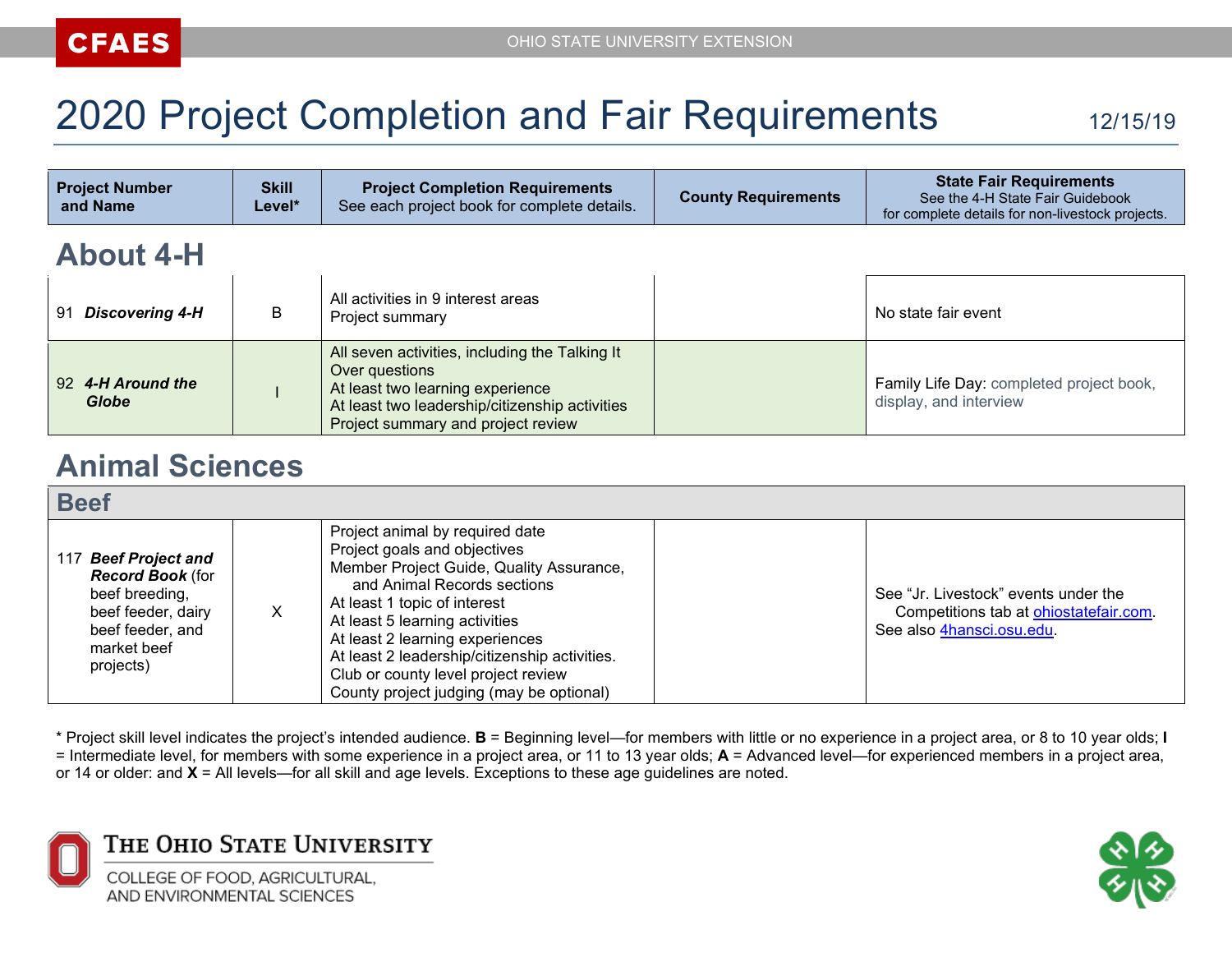| <b>Project Number</b><br>and Name                                                                                                 | <b>Skill</b><br>Level* | <b>Project Completion Requirements</b><br>See each project book for complete details.                                                                                                                                                                                                                                      | <b>County Requirements</b> | <b>State Fair Requirements</b><br>See the 4-H State Fair Guidebook<br>for complete details for non-livestock projects. |
|-----------------------------------------------------------------------------------------------------------------------------------|------------------------|----------------------------------------------------------------------------------------------------------------------------------------------------------------------------------------------------------------------------------------------------------------------------------------------------------------------------|----------------------------|------------------------------------------------------------------------------------------------------------------------|
| <b>Companion Animals and Rabbits</b>                                                                                              |                        |                                                                                                                                                                                                                                                                                                                            |                            |                                                                                                                        |
| 200 All About Dogs                                                                                                                | B                      | All 8 activities and Talking It Over questions<br>At least 2 learning experiences<br>At least 2 leadership/citizenship activities<br>Project review                                                                                                                                                                        |                            | <b>Companion Animal Day</b>                                                                                            |
| 201 Dog Project and<br><b>Record Book (for</b><br>pet, obedience,<br>showmanship,<br>performance, and<br>working dog<br>projects) | $\mathsf{X}$           | Project animal by required date<br>Project goals<br>Member Project Guide, Dog Care and<br>Welfare, and Animal Records sections<br>Club or county level project review<br>County project judging (may be optional)                                                                                                          |                            | See "Jr. Livestock" events under the<br>Competitions tab at ohiostatefair.com.<br>See also 4hansci.osu.edu.            |
| 202 Dog Achievement<br>Program                                                                                                    | X                      | To earn a certificate, choose 3 topic areas<br>within one category and complete all 5<br>activities with each selected topic area,<br>for a total of 15 activities. For more<br>details, see project book or<br>ohio4h.org/DAP.                                                                                            |                            |                                                                                                                        |
| 215 Cavy Project and<br><b>Record Book</b>                                                                                        | $\mathsf{X}$           | Project animal by required date<br>Project goals and objectives<br>Member Project Guide, animal care and<br>welfare activities, and animal records<br>At least 5 of the learning activities<br>At least 2 learning experiences<br>At least 2 leadership/citizenship activities<br>County project judging (may be optional) |                            | <b>Companion Animal Day</b>                                                                                            |
| 216 Purr-fect Pals,<br>Level 1                                                                                                    | B                      | Cat-a-logue Your Knowledge evaluation,<br>before and after project<br>At least 7 activities each year                                                                                                                                                                                                                      |                            | <b>Companion Animal Day</b>                                                                                            |
| 217 Climbing Up!<br>Level 2                                                                                                       |                        | Cat-a-logue Your Knowledge evaluation,<br>before and after project<br>At least 7 activities each year                                                                                                                                                                                                                      |                            | <b>Companion Animal Day</b>                                                                                            |
| 218 Leaping Forward,<br>Level 3                                                                                                   | A                      | Cat-a-logue Your Knowledge evaluation,<br>before and after project<br>At least 7 activities each year                                                                                                                                                                                                                      |                            | <b>Companion Animal Day</b>                                                                                            |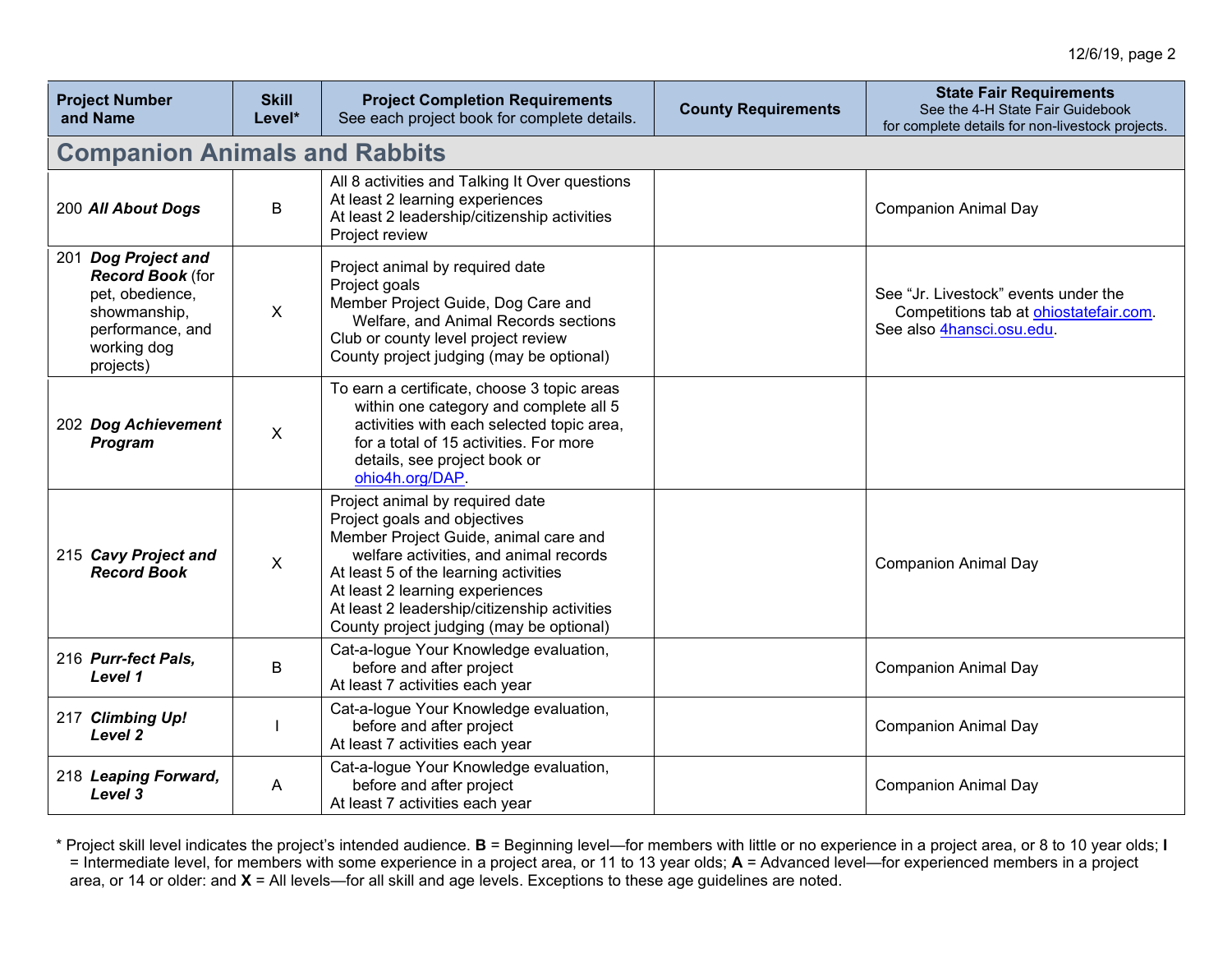| <b>Project Number</b><br>and Name                               | <b>Skill</b><br>Level* | <b>Project Completion Requirements</b><br>See each project book for complete details.                                                                                                                                                                                                                                      | <b>County Requirements</b> | <b>State Fair Requirements</b><br>See the 4-H State Fair Guidebook<br>for complete details for non-livestock projects. |
|-----------------------------------------------------------------|------------------------|----------------------------------------------------------------------------------------------------------------------------------------------------------------------------------------------------------------------------------------------------------------------------------------------------------------------------|----------------------------|------------------------------------------------------------------------------------------------------------------------|
| 220 Pocket Pets<br><b>Project and</b><br><b>Record Book</b>     | $\mathsf{X}$           | Project animal by required date<br>Project goals and objectives<br>Member Project Guide, animal care and<br>welfare activities, and animal records<br>At least 5 of the learning activities<br>At least 2 learning experiences<br>At least 2 leadership/citizenship activities<br>County project judging (may be optional) |                            | <b>Companion Animal Day</b>                                                                                            |
| 225 Breeding Rabbit<br><b>Project and</b><br><b>Record Book</b> | $\mathsf{X}$           | Project animal by required date<br>At least 1 topic of Interest<br>At least 5 activities<br>At least 2 project experiences<br>At least 2 leadership/citizenship activities<br><b>Quality Assurance and Rabbit Records</b><br>sections<br>Club or county level project review<br>County project judging (may be optional)   |                            | See "Jr. Livestock" events under the<br>Competitions tab at ohiostatefair.com.<br>See also 4hansci.osu.edu.            |
| 226 Market Rabbit<br><b>Project and</b><br><b>Record Book</b>   | $\mathsf{X}$           | Project animal by required date<br>At least 1 topics of interest<br>At least 5 activities<br>At least 2 project experiences<br>At least 2 leadership/citizenship activities<br><b>Quality Assurance and Rabbit Records</b><br>sections<br>Club or county level project review<br>County project judging (may be optional)  |                            | See "Jr. Livestock" events under the<br>Competitions tab at ohiostatefair.com.<br>See also 4hansci.osu.edu.            |
| 227 Pet Rabbit Project<br>and Record Book                       | $\mathsf{X}$           | Project animal by required date<br>At least 1 topic of interest<br>At least 8 activities<br>At least 2 project experiences<br>At least 2 leadership/citizenship activities<br><b>Quality Assurance and Rabbit Records</b><br>sections<br>Club or county level project review<br>County project judging (may be optional)   |                            | <b>Companion Animal Day</b>                                                                                            |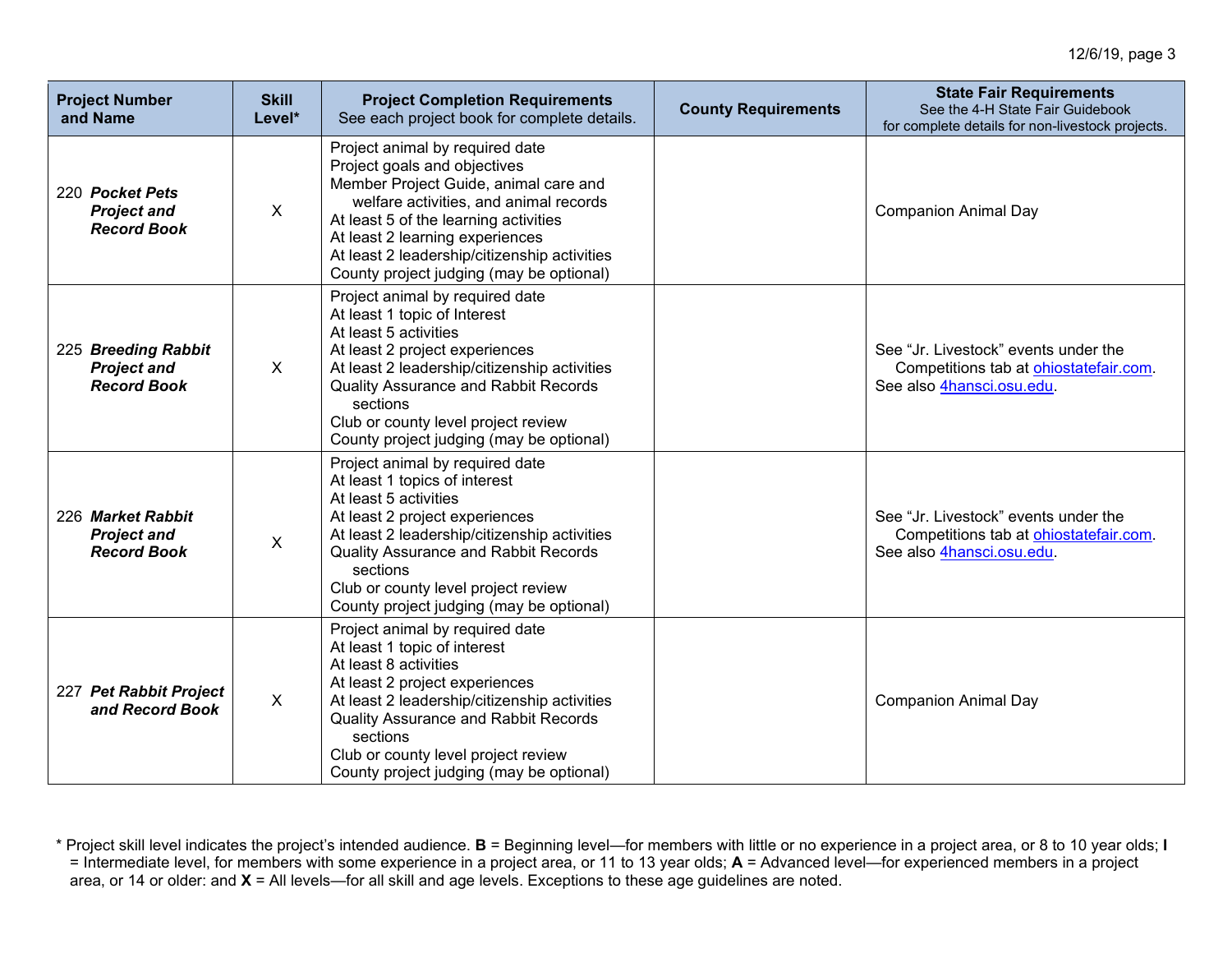| <b>Project Number</b><br>and Name                                                                                                                                                                  | <b>Skill</b><br>Level* | <b>Project Completion Requirements</b><br>See each project book for complete details.                                                                                                                                                                                                  | <b>County Requirements</b> | <b>State Fair Requirements</b><br>See the 4-H State Fair Guidebook<br>for complete details for non-livestock projects. |  |
|----------------------------------------------------------------------------------------------------------------------------------------------------------------------------------------------------|------------------------|----------------------------------------------------------------------------------------------------------------------------------------------------------------------------------------------------------------------------------------------------------------------------------------|----------------------------|------------------------------------------------------------------------------------------------------------------------|--|
| 230 4-H PetPALS<br><b>Project and</b><br><b>Record Book</b>                                                                                                                                        | $\mathsf{X}$           | Project animal by required date<br><b>Project Goals and Objectives</b><br>At least 2 project experiences<br>Other animal project records<br>County project judging (may be optional)<br>Must be enrolled in a PetPALS program<br>under the direction of a master 4-H<br>PetPALS leader |                            | <b>Companion Animal Day</b>                                                                                            |  |
| <b>Dairy Cattle</b>                                                                                                                                                                                |                        |                                                                                                                                                                                                                                                                                        |                            |                                                                                                                        |  |
| 122 Dairy Heifer<br><b>Project and</b><br><b>Record Book</b>                                                                                                                                       | $\mathsf{X}$           | Project animal by required date<br>Member Project Guide, Quality Assurance,<br>and Animal Records sections<br>Club or county level project review<br>County project judging (may be optional)                                                                                          |                            | See "Jr. Livestock" events under the<br>Competitions tab at ohiostatefair.com.<br>See also 4hansci.osu.edu.            |  |
| 126 Dairy Cow Project<br>and Record Book                                                                                                                                                           | X                      | Project animal by required date<br>Member Project Guide, Quality Assurance,<br>and Animal Records sections<br>Club or county level project review<br>County project judging (may be optional)                                                                                          |                            | See "Jr. Livestock" events under the<br>Competitions tab at ohiostatefair.com.<br>See also 4hansci.osu.edu.            |  |
| <b>Goats</b>                                                                                                                                                                                       |                        |                                                                                                                                                                                                                                                                                        |                            |                                                                                                                        |  |
| 135 Goat Project and<br><b>Record Book</b> (for<br>breeding dairy;<br>breeding meat;<br>fiber; harness;<br>market dairy, meat,<br>or cross; pack,<br>pygmy, and<br>companion/pet<br>goat projects) | X                      | Project animal by required date<br>Project goals and objectives<br>Member Project Guide, Quality Assurance,<br>and Animal Records sections<br>Club or county level project review<br>County project judging (may be optional)                                                          |                            | See "Jr. Livestock" events under the<br>Competitions tab at ohiostatefair.com.<br>See also 4hansci.osu.edu.            |  |

<sup>\*</sup> Project skill level indicates the project's intended audience. **B** = Beginning level—for members with little or no experience in a project area, or 8 to 10 year olds; **I** = Intermediate level, for members with some experience in a project area, or 11 to 13 year olds; **A** = Advanced level—for experienced members in a project area, or 14 or older: and **X** = All levels—for all skill and age levels. Exceptions to these age guidelines are noted.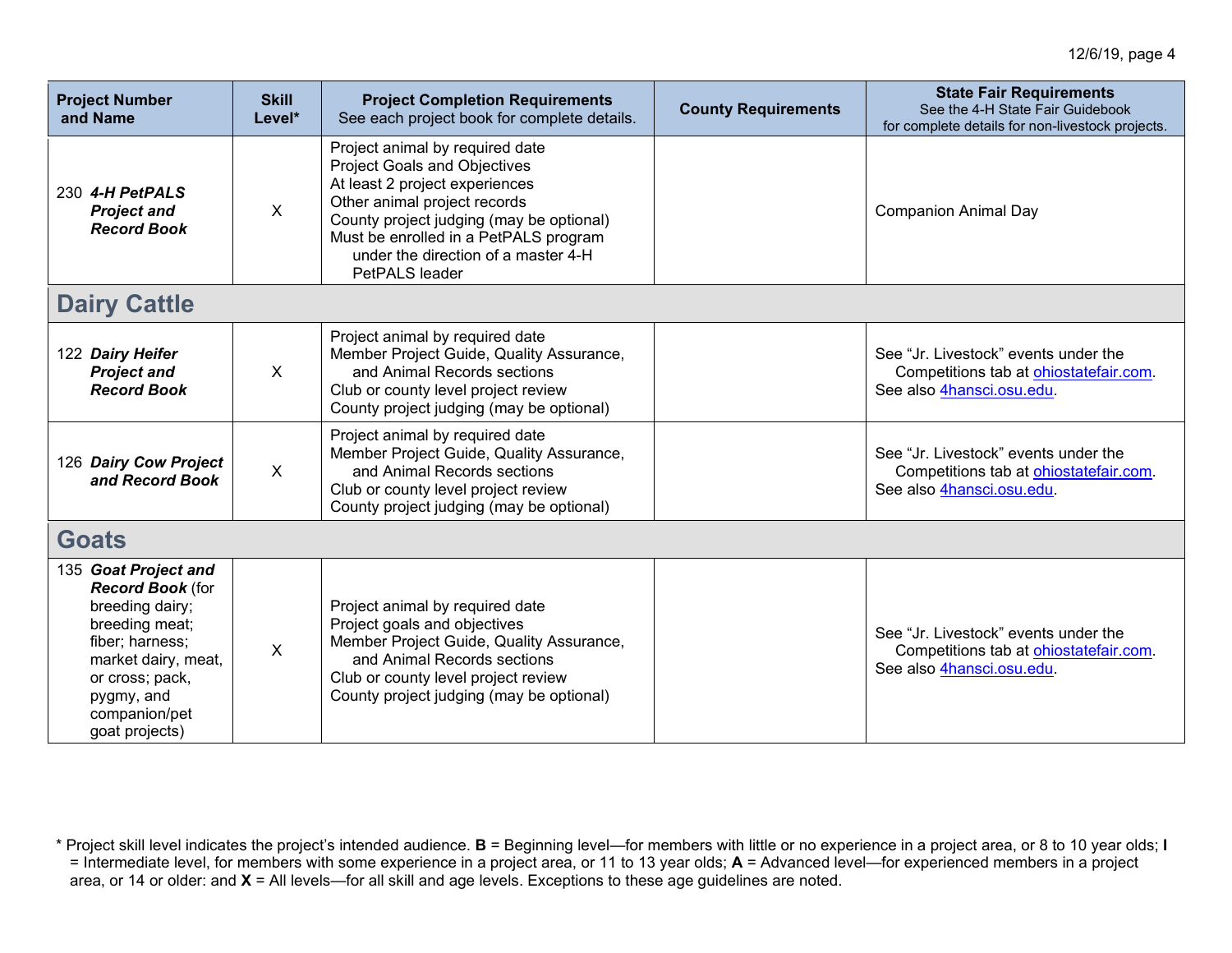| <b>Project Number</b><br>and Name                                 | <b>Skill</b><br>Level* | <b>Project Completion Requirements</b><br>See each project book for complete details.                                                                                                                                                                                                                                                                                                                            | <b>County Requirements</b>                                     | <b>State Fair Requirements</b><br>See the 4-H State Fair Guidebook<br>for complete details for non-livestock projects.                                                                                      |  |  |  |
|-------------------------------------------------------------------|------------------------|------------------------------------------------------------------------------------------------------------------------------------------------------------------------------------------------------------------------------------------------------------------------------------------------------------------------------------------------------------------------------------------------------------------|----------------------------------------------------------------|-------------------------------------------------------------------------------------------------------------------------------------------------------------------------------------------------------------|--|--|--|
| <b>Horses</b>                                                     |                        |                                                                                                                                                                                                                                                                                                                                                                                                                  |                                                                |                                                                                                                                                                                                             |  |  |  |
| 173 Horseless Horse                                               | B                      | Planning Your Project section<br>At least 4 interest areas<br>All recommended activities in your selected<br>interest areas<br>At least 2 organized activities<br>At least 2 leadership/citizenship activities<br>One-page report                                                                                                                                                                                |                                                                | No state fair event                                                                                                                                                                                         |  |  |  |
| 174 Beginning Horse<br><b>Management</b>                          | B                      | Project horse required by deadline<br>Appropriate helmet and other equipment<br>Planning Your Project section<br>All interest areas<br>At least 2 Things to Do in each interest area<br>At least 2 leadership/citizenship activities<br>Project record<br>One-page report                                                                                                                                        | Horse Safety Program for<br>first-time program<br>participants | Must qualify at PAS show.<br>Must follow Uniform Rules for 4-H Horse<br><b>Shows</b><br>See "Jr. Livestock" events under the<br>Competitions tab at ohiostatefair.com.<br>See also 4hansci.osu.edu.         |  |  |  |
| 175 Light Horse<br><b>Selection</b>                               |                        | Project horse required by deadline<br>Appropriate helmet and other equipment<br>Planning Your Project section<br>All interest areas<br>At least 2 Things to Do in each interest area<br>At least 2 learning experiences<br>At least 2 leadership/citizenship activities<br>Questions on pages 55-57<br>Complete the judging description of your<br>horse<br>Completed 190R Equine Record Book<br>One-page report | Horse Safety Program for<br>first-time program<br>participants | Must qualify at PAS show.<br>Must follow Uniform Rules for 4-H Horse<br>Shows<br>See "Jr. Livestock" events under the<br>Competitions tab at ohiostatefair.com.<br>See also 4hansci.osu.edu.                |  |  |  |
| 177 Horse Training:<br><b>How to Talk to</b><br><b>Your Horse</b> |                        | Project horse required by deadline<br>Appropriate helmet and other equipment<br>Completed 190R Equine Record Book                                                                                                                                                                                                                                                                                                | Horse Safety Program for<br>first-time program<br>participants | Must qualify at PAS show.<br>Must follow Uniform Rules for 4-H Horse<br><b>Shows</b><br>See "Jr. Livestock" events under the<br>Competitions tab at <b>ohiostatefair.com</b> .<br>See also 4hansci.osu.edu. |  |  |  |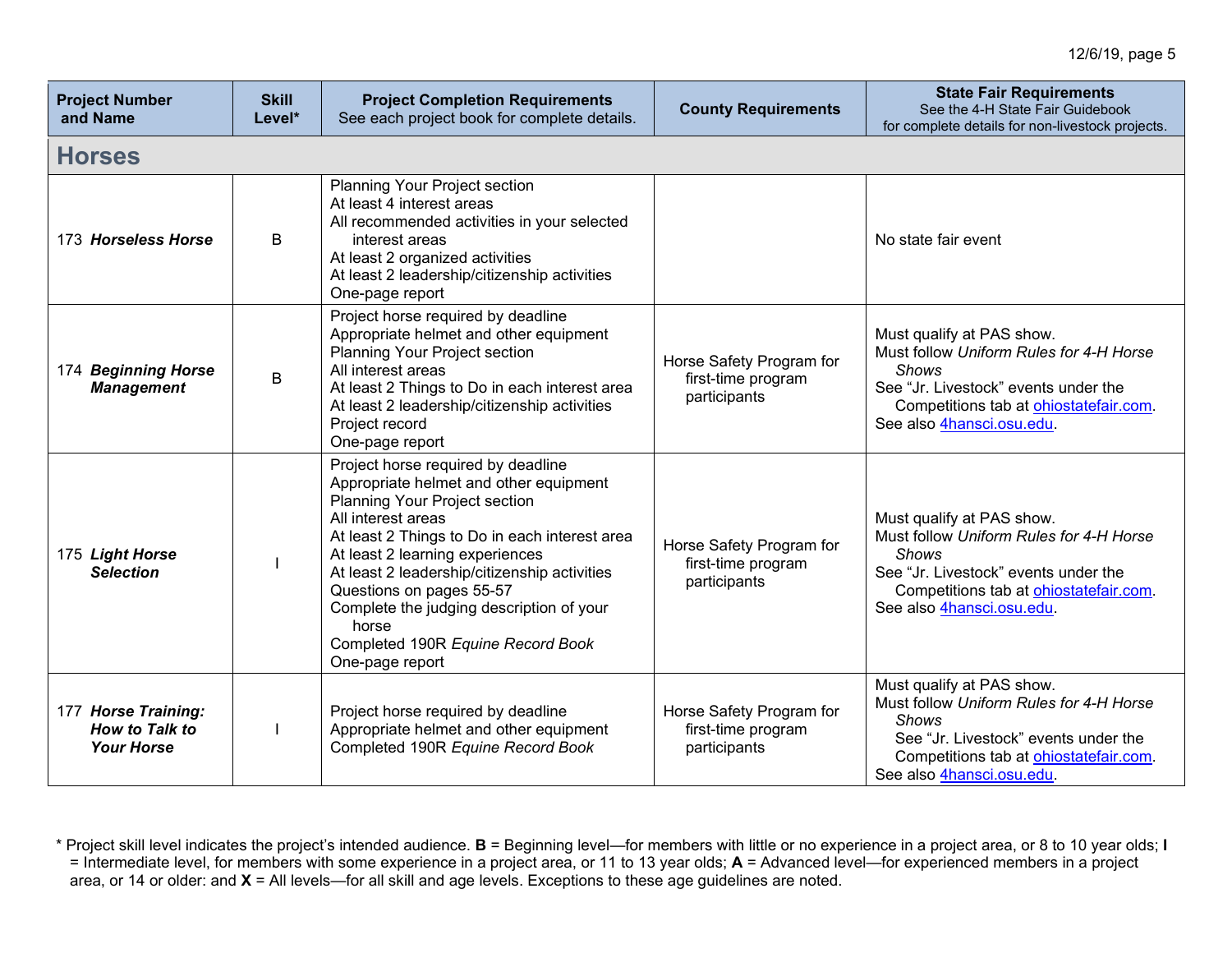| <b>Project Number</b><br>and Name | <b>Skill</b><br>Level* | <b>Project Completion Requirements</b><br>See each project book for complete details.                                                                                                                                                                                                                                                                                                 | <b>County Requirements</b>                                     | <b>State Fair Requirements</b><br>See the 4-H State Fair Guidebook<br>for complete details for non-livestock projects.                                                                              |
|-----------------------------------|------------------------|---------------------------------------------------------------------------------------------------------------------------------------------------------------------------------------------------------------------------------------------------------------------------------------------------------------------------------------------------------------------------------------|----------------------------------------------------------------|-----------------------------------------------------------------------------------------------------------------------------------------------------------------------------------------------------|
| 180 Learning to Jump              |                        | Project horse required by deadline<br>Appropriate helmet and other equipment<br>All 3 project areas<br>At least 5 activities in each interest area<br>At least 2 learning experiences<br>At least 2 leadership/citizenship activities<br>One-page summary<br>Complete 190R Equine Record Book                                                                                         | Horse Safety Program for<br>first-time program<br>participants | Must qualify at PAS show.<br>Must follow Uniform Rules for 4-H Horse<br><b>Shows</b><br>See "Jr. Livestock" events under the<br>Competitions tab at ohiostatefair.com.<br>See also 4hansci.osu.edu. |
| 181 Draft Horses                  |                        | Project horse required by deadline<br>Appropriate helmet and other equipment<br>Planning Your Project section<br>Interest areas 1-5 and 7 (new members)<br>Interest areas 2-7 (returning members)<br>Things to Do in each interest area<br>At least 2 learning opportunities<br>At least 2 leadership/citizenship activities<br>Completed 190R Equine Record Book<br>One-page summary | Horse Safety Program for<br>first-time program<br>participants | Must qualify at PAS show.<br>Must follow Uniform Rules for 4-H Horse<br><b>Shows</b><br>See "Jr. Livestock" events under the<br>Competitions tab at ohiostatefair.com.<br>See also 4hansci.osu.edu. |
| 182 Small Equine                  |                        | Project horse required by deadline<br>Appropriate helmet and other equipment<br>Project Areas 1-7, each with at least one<br>project activity<br>At least 2 learning experiences<br>At least 2 leadership/citizenship activities<br>Completed 190R Equine Record Book<br>One-page summary                                                                                             | Horse Safety Program for<br>first-time program<br>participants | Must qualify at PAS show.<br>Must follow Uniform Rules for 4-H Horse<br><b>Shows</b><br>See "Jr. Livestock" events under the<br>Competitions tab at ohiostatefair.com.<br>See also 4hansci.osu.edu. |
| 184 Standardbred<br><b>Horse</b>  |                        | Project horse required by deadline<br>Appropriate helmet and other equipment<br><b>Planning Your Project section</b><br>Explore all interest areas<br>At least 2 Things to Do<br>At least 2 project learning experiences and 2<br>leadership/citizenship activities<br>Completed 190R Equine Record Book<br>One-page summary                                                          | Horse Safety Program for<br>first-time program<br>participants | Must qualify at PAS show.<br>Must follow Uniform Rules for 4-H Horse<br><b>Shows</b><br>See "Jr. Livestock" events under the<br>Competitions tab at ohiostatefair.com.<br>See also 4hansci.osu.edu. |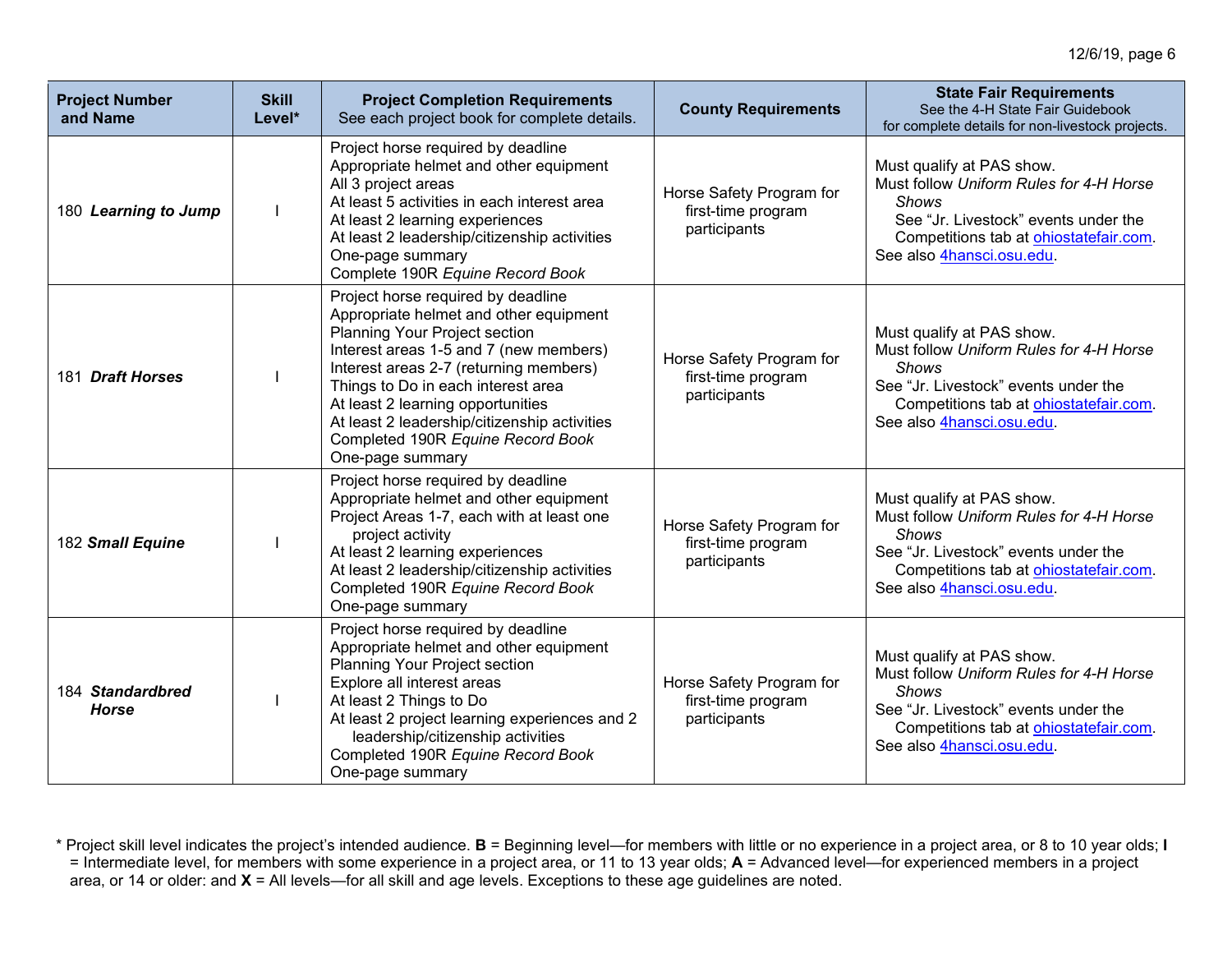| <b>Project Number</b><br>and Name                        | <b>Skill</b><br>Level* | <b>Project Completion Requirements</b><br>See each project book for complete details.                                                                                                                                                                                                                                                                                                                                                                 | <b>County Requirements</b>                                     | <b>State Fair Requirements</b><br>See the 4-H State Fair Guidebook<br>for complete details for non-livestock projects.                                                                                                                                |
|----------------------------------------------------------|------------------------|-------------------------------------------------------------------------------------------------------------------------------------------------------------------------------------------------------------------------------------------------------------------------------------------------------------------------------------------------------------------------------------------------------------------------------------------------------|----------------------------------------------------------------|-------------------------------------------------------------------------------------------------------------------------------------------------------------------------------------------------------------------------------------------------------|
| 185 Equine<br><b>Reproduction and</b><br><b>Genetics</b> | $\mathsf{A}$           | Project horse required by deadline<br>Appropriate helmet and other equipment<br>Planning Your Project section<br>All 3 major interest areas<br>At least 3 Things to Do in each of your<br>selected interest areas<br>At least 3 project learning activities and 3<br>leadership/citizenship activities<br>Completed 190R Equine Record Book<br>Project diary or scrapbook                                                                             |                                                                | Must qualify at PAS show.<br>Must follow Uniform Rules for 4-H Horse<br><b>Shows</b><br>See "Jr. Livestock" events under the<br>Competitions tab at ohiostatefair.com.<br>See also 4hansci.osu.edu.                                                   |
| 188 Trail Riding                                         |                        | Project horse required by deadline<br>Appropriate helmet and other equipment<br>Planning Your Project section<br>All interest areas<br>At least 2 Things to Do in each interest area<br>At least 2 project learning experiences and 2<br>leadership/citizenship activities<br>Completed 190R Equine Record Book<br>One-page summary                                                                                                                   | Horse Safety Program for<br>first-time program<br>participants | Must qualify at PAS show.<br>Must follow Uniform Rules for 4-H Horse<br><b>Shows</b><br>See "Jr. Livestock" events under the<br>Competitions tab at ohiostatefair.com.<br>See also 4hansci.osu.edu.                                                   |
| 189 Dressage                                             |                        | Project horse required by deadline<br>Appropriate helmet and other equipment<br>Planning Your Project section<br>New members explore interest areas 1-4 and<br>first year Completion of project activities<br>Repeating members complete Completion of<br>Project activities<br>All of the Things to Do<br>At least 2 project learning experiences and 2<br>leadership/citizenship activities<br>Completed 190R Equine Record Book<br>One-page report | Horse Safety Program for<br>first-time program<br>participants | Must participate in a dressage competition<br>and meet scoring requirements<br>Must follow Uniform Rules for 4-H Horse<br><b>Shows</b><br>See "Jr. Livestock" events under the<br>Competitions tab at ohiostatefair.com.<br>See also 4hansci.osu.edu. |
| <b>762 Horse Nutrition</b>                               | A                      | Project horse required by deadline<br>Appropriate helmet and other equipment<br>Completed 190R Equine Record Book                                                                                                                                                                                                                                                                                                                                     | Horse Safety Program for<br>first-time program<br>participants | Must qualify at PAS show.<br>Must follow Uniform Rules for 4-H Horse<br><b>Shows</b><br>See "Jr. Livestock" events under the<br>Competitions tab at <b>ohiostatefair.com</b> .<br>See also 4hansci.osu.edu.                                           |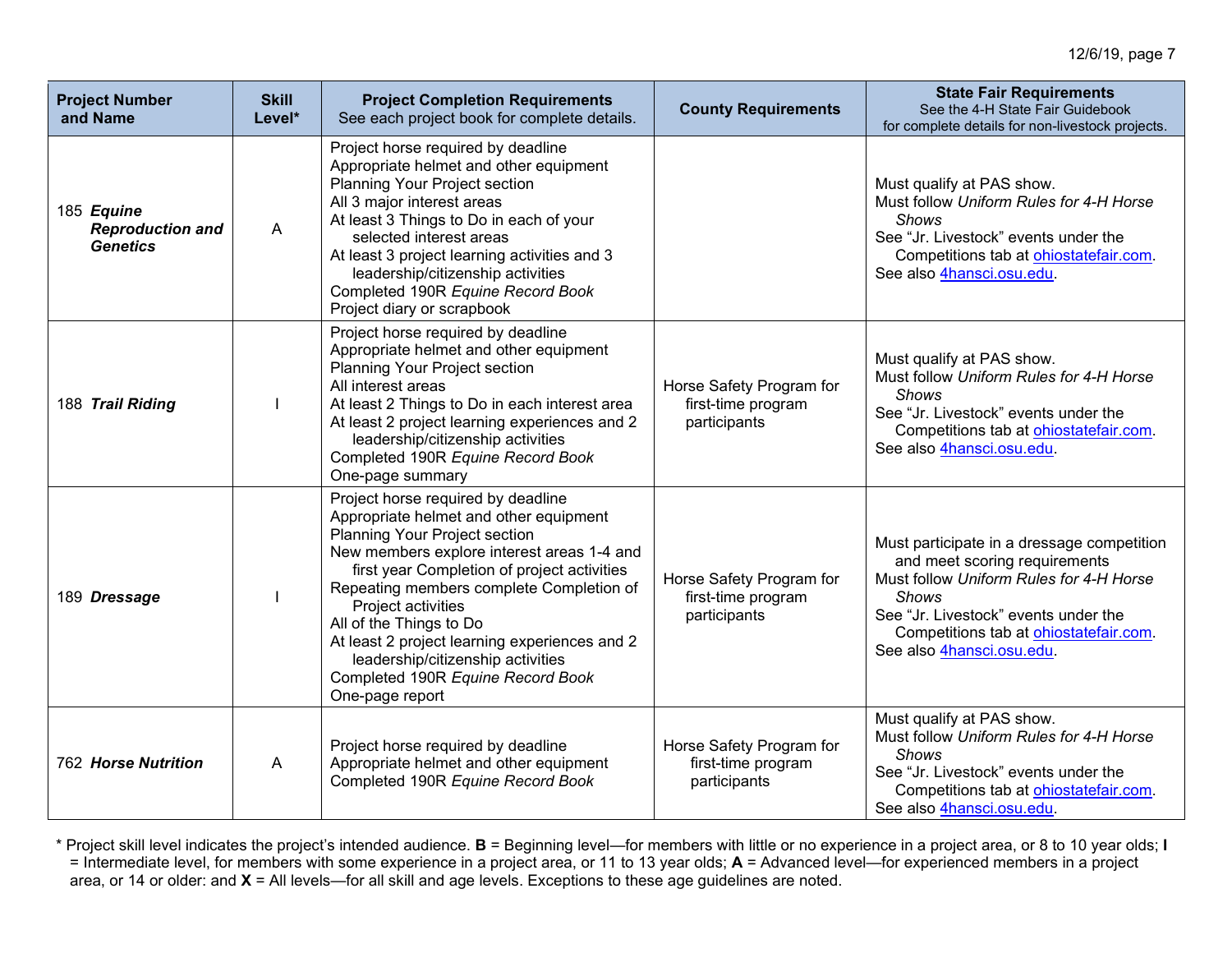| <b>Project Number</b><br>and Name                                                                                                                                                                       | <b>Skill</b><br>Level* | <b>Project Completion Requirements</b><br>See each project book for complete details.                                                                                                                                                                                                                              | <b>County Requirements</b> | <b>State Fair Requirements</b><br>See the 4-H State Fair Guidebook<br>for complete details for non-livestock projects. |  |
|---------------------------------------------------------------------------------------------------------------------------------------------------------------------------------------------------------|------------------------|--------------------------------------------------------------------------------------------------------------------------------------------------------------------------------------------------------------------------------------------------------------------------------------------------------------------|----------------------------|------------------------------------------------------------------------------------------------------------------------|--|
| <b>Llamas and Alpacas</b>                                                                                                                                                                               |                        |                                                                                                                                                                                                                                                                                                                    |                            |                                                                                                                        |  |
| 132 Llama and Alpaca<br><b>Project and</b><br><b>Record Book</b>                                                                                                                                        | $\mathsf{X}$           | Project animal by required date<br><b>Project Goals and Objectives</b><br>Member Project Guide, Animal Care and<br>Welfare, and Animal Records sections<br>Club or county level project review<br>County project judging (may be optional)                                                                         |                            | See "Open Livestock" events under the<br>Competitions tab at ohiostatefair.com                                         |  |
| <b>Poultry</b>                                                                                                                                                                                          |                        |                                                                                                                                                                                                                                                                                                                    |                            |                                                                                                                        |  |
| 150 Poultry Project<br>and Record Book<br>(for exhibition and<br>market chicken,<br>duck, goose,<br>turkey; chicken,<br>egg production:<br>hens and pullet;<br>and helmeted<br>guinea fowl<br>projects) | $\mathsf{X}$           | Project animal by required date<br>Project goals and objectives<br>Member Project Guide, Quality Assurance,<br>and Animal Records sections<br>Club or county level project review<br>County project judging (may be optional)                                                                                      |                            | See "Jr. Livestock" events under the<br>Competitions tab at ohiostatefair.com.<br>See also 4hansci.osu.edu.            |  |
| <b>Sheep</b>                                                                                                                                                                                            |                        |                                                                                                                                                                                                                                                                                                                    |                            |                                                                                                                        |  |
| 198 Market Lamb<br><b>Project and</b><br><b>Record Book</b>                                                                                                                                             | $\pmb{\times}$         | Project animal by required date<br>All activities<br>Club or county level project review<br>County project judging (may be optional)                                                                                                                                                                               |                            | See "Jr. Livestock" events under the<br>Competitions tab at ohiostatefair.com.<br>See also 4hansci.osu.edu.            |  |
| 199 Sheep Breeding<br><b>Project and</b><br><b>Record Book</b>                                                                                                                                          | X                      | Project animal by required date<br>At least 1 topic of interest<br>At least 5 activities<br>At least 2 learning experiences<br>At least 2 leadership/citizenship activities<br><b>Quality Assurance and Animal Records</b><br>sections<br>Club or county level project review<br>County project judging (optional) |                            | See "Jr. Livestock" events under the<br>Competitions tab at ohiostatefair.com.<br>See also 4hansci.osu.edu.            |  |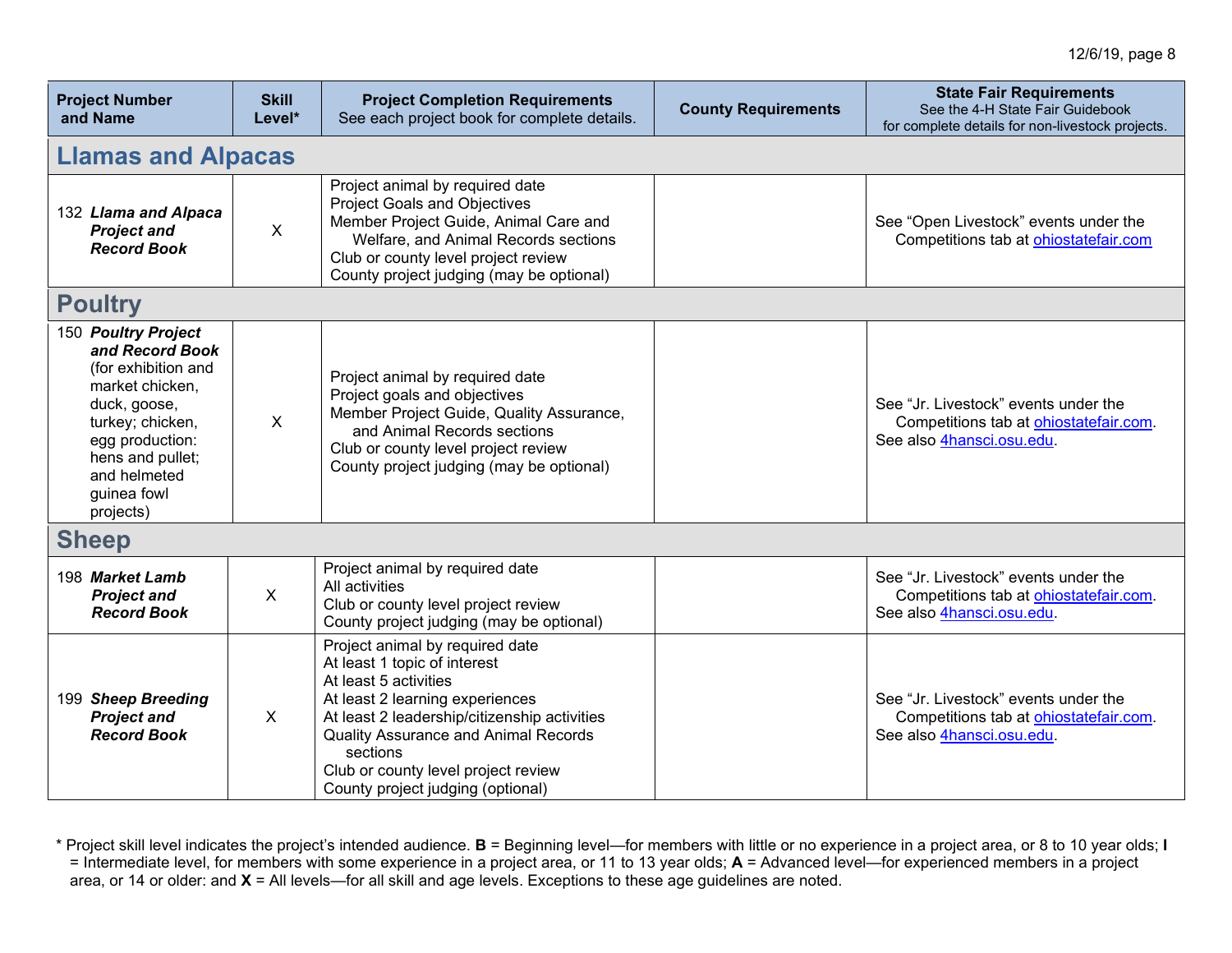| <b>Project Number</b><br>and Name                              | <b>Skill</b><br>Level* | <b>Project Completion Requirements</b><br>See each project book for complete details.                                                                                                                                                                                                                              | <b>County Requirements</b> | <b>State Fair Requirements</b><br>See the 4-H State Fair Guidebook<br>for complete details for non-livestock projects. |  |  |  |
|----------------------------------------------------------------|------------------------|--------------------------------------------------------------------------------------------------------------------------------------------------------------------------------------------------------------------------------------------------------------------------------------------------------------------|----------------------------|------------------------------------------------------------------------------------------------------------------------|--|--|--|
| <b>Swine</b>                                                   |                        |                                                                                                                                                                                                                                                                                                                    |                            |                                                                                                                        |  |  |  |
| 139 Market Hog<br><b>Project and</b><br><b>Record Book</b>     | X                      | Project animal by required date<br>At least 1 topic of interest<br>At least 5 activities<br>At least 2 learning experiences<br>At least 2 leadership/citizenship activities<br><b>Quality Assurance and Animal Records</b><br>sections<br>Club or county level project review<br>County project judging (optional) |                            | See "Jr. Livestock" events under the<br>Competitions tab at ohiostatefair.com.<br>See also 4hansci.osu.edu.            |  |  |  |
| 140 Swine Breeding<br><b>Project and</b><br><b>Record Book</b> | X                      | Project animal by required date<br>At least 1 topic of interest<br>At least 5 activities<br>At least 2 learning experiences<br>At least 2 leadership/citizenship activities<br><b>Quality Assurance and Animal Records</b><br>sections<br>Club or county level project review<br>County project judging (optional) |                            | See "Jr. Livestock" events under the<br>Competitions tab at ohiostatefair.com.<br>See also 4hansci.osu.edu.            |  |  |  |
| <b>Veterinary Science</b>                                      |                        |                                                                                                                                                                                                                                                                                                                    |                            |                                                                                                                        |  |  |  |
| 244 From Airedales<br>to Zebras, Level                         | B                      | Set goals and record project highlights<br>At least seven activities each year<br>At least 21 of the activities in three years<br>Complete the "Whaddya Know?" survey<br>before and after activities<br>Project evaluation                                                                                         |                            | STEM Day: completed project book,<br>display, and interview                                                            |  |  |  |
| 245 All Systems Go!<br>Level <sub>2</sub>                      |                        | Set goals and record project highlights<br>At least seven activities each year<br>At least 21 of the activities in three years<br>Complete the "Whaddya Know?" survey<br>before and after activities<br>Project evaluation                                                                                         |                            | STEM Day: completed project book,<br>display, and interview                                                            |  |  |  |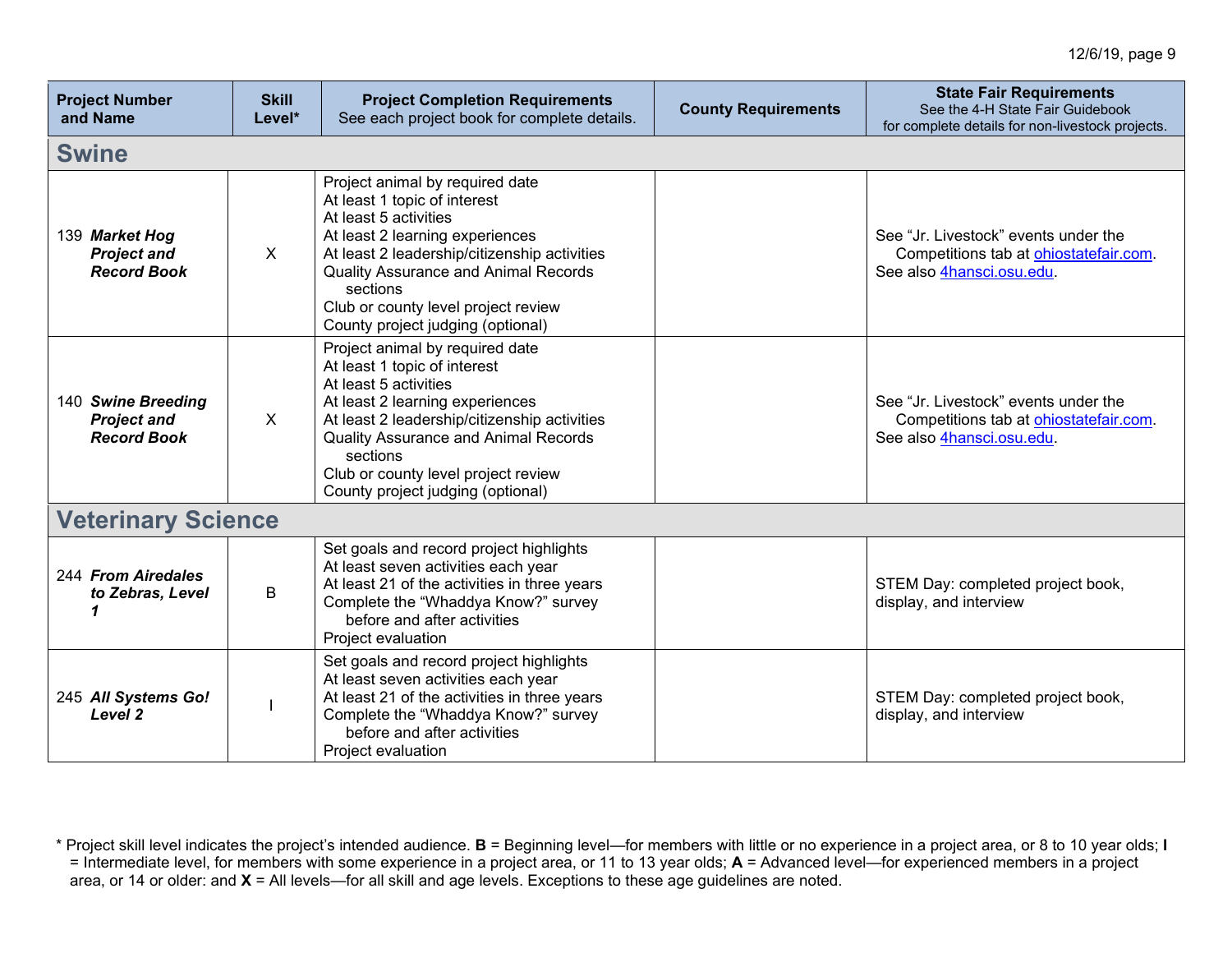| <b>Project Number</b><br>and Name   | <b>Skill</b><br>Level* | <b>Project Completion Requirements</b><br>See each project book for complete details.                                                                                                                                      | <b>County Requirements</b> | <b>State Fair Requirements</b><br>See the 4-H State Fair Guidebook<br>for complete details for non-livestock projects. |
|-------------------------------------|------------------------|----------------------------------------------------------------------------------------------------------------------------------------------------------------------------------------------------------------------------|----------------------------|------------------------------------------------------------------------------------------------------------------------|
| 246 On the Cutting<br>Edge, Level 3 |                        | Set goals and record project highlights<br>At least seven activities each year<br>At least 21 of the activities in three years<br>Complete the "Whaddya Know?" survey<br>before and after activities<br>Project evaluation |                            | STEM Day: completed project book,<br>display, and interview                                                            |

### **Clothing and Textile Science**

| 407 Accessories for<br><b>Teens</b> | B, ages<br>$13+$ | All 4 interest areas<br>At least 1 additional 4-H activity<br>At least 1 leadership/citizenship experience<br>Wardrobe evaluation and accessories to<br>complement at least 1 outfit<br>At least 1 accessory: bag/purse,<br>belt/cummerbund, footwear/shoe covers,<br>hat, gloves, jewelry, removable<br>collar/dickey/jabot, scarf/tie, muffler/shawl,<br>socks/hosiery, or suspenders to complete<br>the appearance of an outfit<br>Project record and evaluation | Clothing Days: completed project book and<br>outfit (Wear at least one accessory you<br>made with the outfit it was designed for) |
|-------------------------------------|------------------|---------------------------------------------------------------------------------------------------------------------------------------------------------------------------------------------------------------------------------------------------------------------------------------------------------------------------------------------------------------------------------------------------------------------------------------------------------------------|-----------------------------------------------------------------------------------------------------------------------------------|
| 409 Sew Fun!                        | B                | All 5 project areas<br>At least 2 learning experiences<br>At least 2 leadership/citizenship activities<br>A pin cushion and fully elastic-waisted skirt,<br>shorts, pants, or capris<br>Project review                                                                                                                                                                                                                                                              | Clothing Days: completed project book and<br>fully elastic-waisted skirt, shorts, pants, or<br>capris                             |
| 410 Designed by Me                  | B                | All 8 activities, including Talking It Over<br>questions<br>At least 2 learning experiences<br>At least 2 leadership/citizenship activities<br>Decorate (or embellish) a T-shirt, sweatshirt,<br>button-down shirt, or simple jacket<br>Project review<br>Project record (if any materials purchased)                                                                                                                                                               | Clothing Days: completed project book and<br>outfit                                                                               |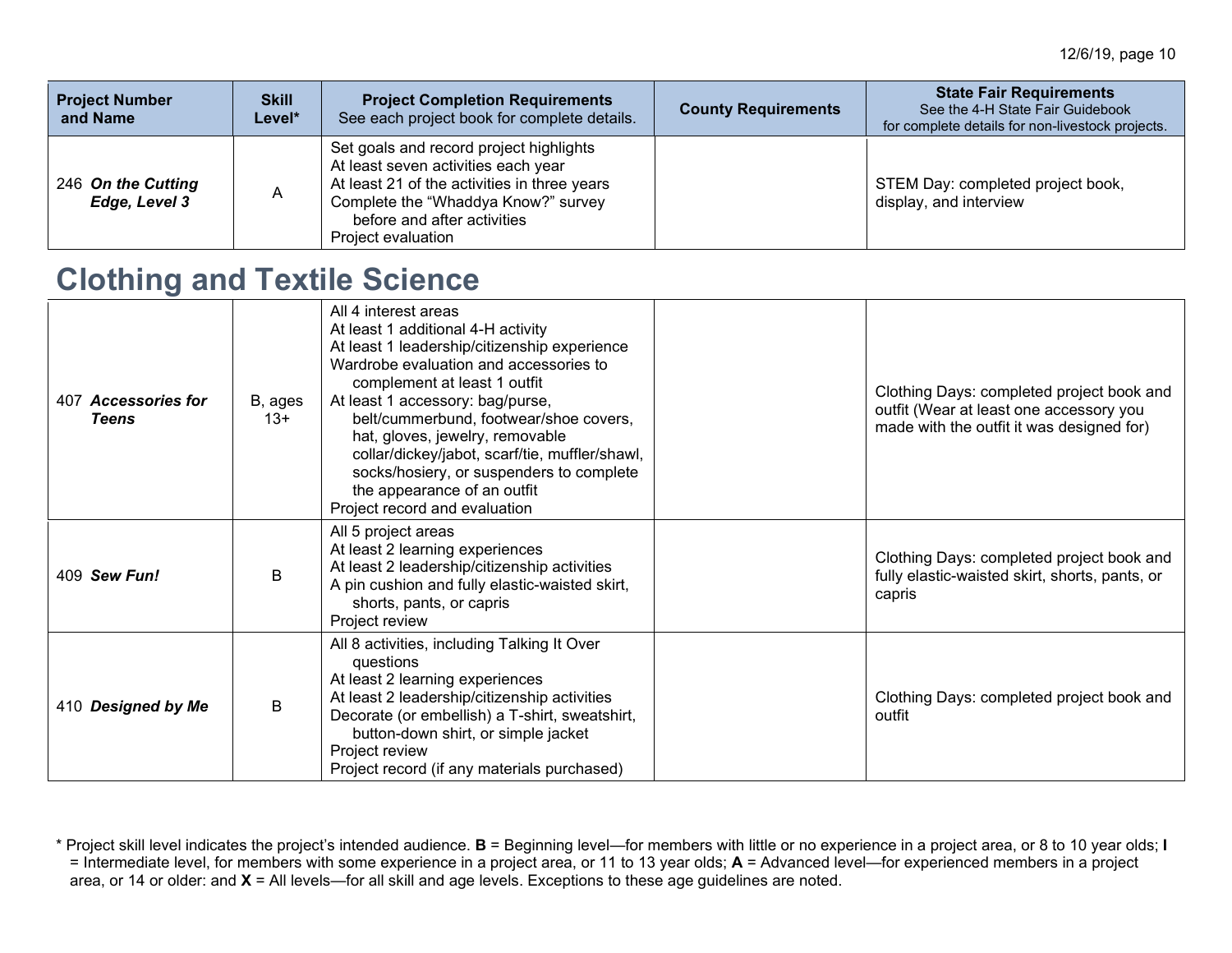| <b>Project Number</b><br>and Name                         | <b>Skill</b><br>Level* | <b>Project Completion Requirements</b><br>See each project book for complete details.                                                                                                                                                    | <b>County Requirements</b> | <b>State Fair Requirements</b><br>See the 4-H State Fair Guidebook<br>for complete details for non-livestock projects.                                                                                           |
|-----------------------------------------------------------|------------------------|------------------------------------------------------------------------------------------------------------------------------------------------------------------------------------------------------------------------------------------|----------------------------|------------------------------------------------------------------------------------------------------------------------------------------------------------------------------------------------------------------|
| 413 Sundresses and<br><b>Jumpers</b>                      | B                      | All 5 project areas<br>At least 2 learning experiences<br>At least 2 leadership/citizenship activities<br>A sundress or jumper<br>Project review                                                                                         |                            | Clothing Days: completed project book and<br>the sundress or jumper you constructed                                                                                                                              |
| 419 Terrific Tops                                         | B                      | All 8 activities, including Talking It over<br>questions<br>At least 2 learning experiences<br>At least 2 leadership/citizenship activities<br>A top that is part of a complete outfit<br>Project review                                 |                            | Clothing Days: completed project book and<br>the top you constructed with accessories                                                                                                                            |
| 411 em•bel•lish:<br>A 4-H Guide to<br><b>Wearable Art</b> |                        | All 10 activities and 3 journal pages<br>At least one embellished garment<br>At least 2 learning experiences<br>At least 2 leadership/citizenship activities<br>Project review                                                           |                            | Clothing Days: completed project book,<br>completed notebook with at least 3<br>samples of embellishment techniques you<br>tried and embellishment(s) on at least one<br>garment                                 |
| 412 Sew for Others                                        |                        | All 5 interest areas<br>At least 1 learning experience<br>At least 1 leadership/citizenship activity<br>A complete outfit for an individual or 3<br>different garments (adapted) for someone<br>with special needs<br>Project evaluation |                            | Clothing Days: completed project book and<br>outfit (It is desirable but not required for the<br>"other" to wear the outfit. Also, if the project<br>is repeated, a new category of "other" must<br>be selected) |
| 415 Ready, Set, Sew<br><b>Active!</b>                     |                        | All 9 activities<br>At least 2 learning experiences<br>At least 2 leadership/citizenship activities<br>At least one garment that is part of an active<br>sportswear outfit<br>Project summary and project review                         |                            | Clothing Days: completed project book and<br>outfit                                                                                                                                                              |
| 418 Loungewear                                            | $\mathsf{X}$           | All 11 activities<br>At least 2 learning experiences<br>At least 2 leadership/citizenship activities<br>A loungewear outfit to wear over garments<br>you make or buy<br>Project record, summary, and review                              |                            | Clothing Days: completed project book and<br>lounging outfit                                                                                                                                                     |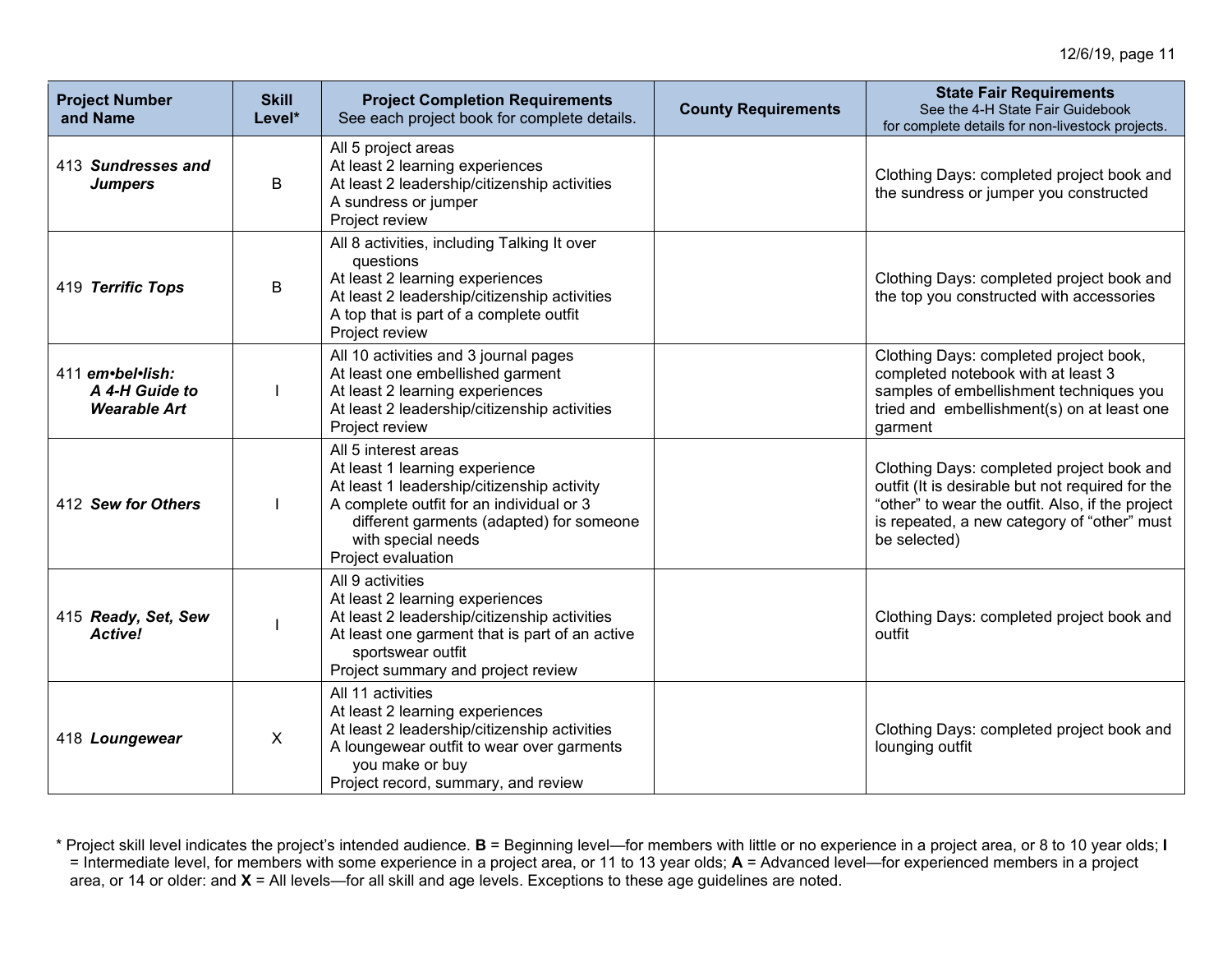| <b>Project Number</b><br>and Name                    | <b>Skill</b><br>Level* | <b>Project Completion Requirements</b><br>See each project book for complete details.                                                                                                                                                                                                                                                             | <b>County Requirements</b> | <b>State Fair Requirements</b><br>See the 4-H State Fair Guidebook<br>for complete details for non-livestock projects. |
|------------------------------------------------------|------------------------|---------------------------------------------------------------------------------------------------------------------------------------------------------------------------------------------------------------------------------------------------------------------------------------------------------------------------------------------------|----------------------------|------------------------------------------------------------------------------------------------------------------------|
| 424 Clothing for<br><b>Middle School</b>             | I, ages<br>$10 - 14$   | All 5 interest areas<br>At least 1 garment with sleeves or a skirt or<br>pants plus a top such as a vest, collarless<br>jacket, sweater, blouse, or other top, with<br>or without sleeves<br>At least 1 additional organized activity, 1<br>leadership/citizenship activity and 1 career<br>experience.<br>Project evaluation and project summary |                            | Clothing Days: completed project book and<br>garment you constructed                                                   |
| 430 Shopping Savvy                                   |                        | All 8 activities<br>At least 2 learning experiences<br>At least 2 leadership/citizenship activities<br>An outfit, including accessories<br>Project review                                                                                                                                                                                         |                            | Clothing Days: completed project book and<br>outfit                                                                    |
| 406 Clothes for High<br><b>School and</b><br>College | A                      | All 5 major areas<br>At least 2 additional organized activities<br>At least 2 leadership/citizenship activities<br>A wardrobe inventory<br>At least 1 outfit with a minimum of 2 pieces or<br>a 1-piece garment with sleeves, plus<br>some other style detail not tried before<br>Repair at least 3 items from your wardrobe<br>Project summary   |                            | Clothing Days: completed project book and<br>outfit                                                                    |
| 408 Creative<br><b>Costumes</b>                      | A                      | All 5 interest areas<br>At least 1 learning experience<br>At least 1 leadership/citizenship activity<br>A costume from one of these categories:<br>historical, ethnic/cultural, theatrical, or<br>special interest<br>Project record and evaluation summary                                                                                       |                            | Clothing Days: completed project book and<br>costume you made for yourself                                             |

<sup>\*</sup> Project skill level indicates the project's intended audience. **B** = Beginning level—for members with little or no experience in a project area, or 8 to 10 year olds; **I** = Intermediate level, for members with some experience in a project area, or 11 to 13 year olds; **A** = Advanced level—for experienced members in a project area, or 14 or older: and **X** = All levels—for all skill and age levels. Exceptions to these age guidelines are noted.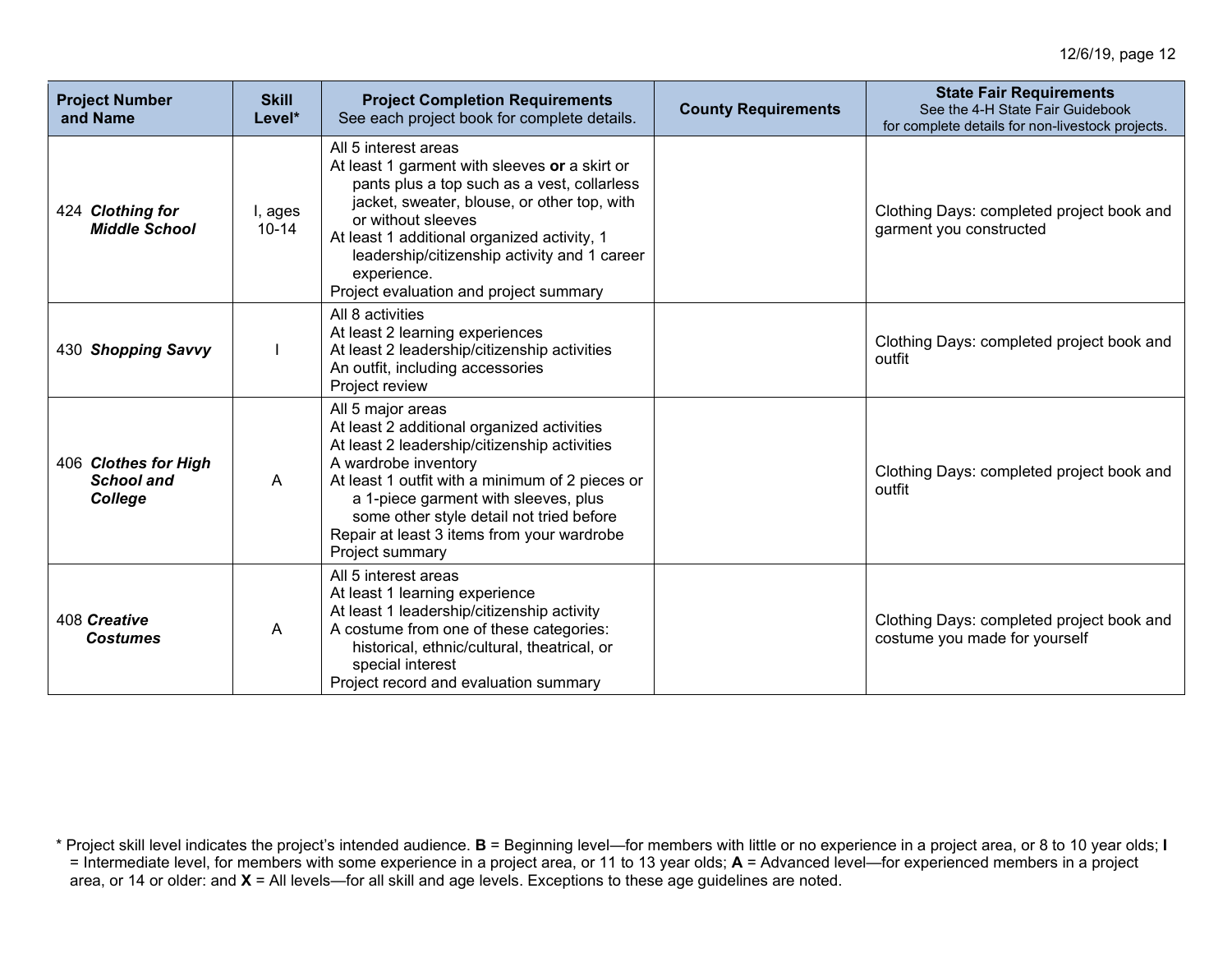| <b>Project Number</b><br>and Name | <b>Skill</b><br>Level* | <b>Project Completion Requirements</b><br>See each project book for complete details.                                                                                                                                                                                                                                                                                                                     | <b>County Requirements</b> | <b>State Fair Requirements</b><br>See the 4-H State Fair Guidebook<br>for complete details for non-livestock projects. |
|-----------------------------------|------------------------|-----------------------------------------------------------------------------------------------------------------------------------------------------------------------------------------------------------------------------------------------------------------------------------------------------------------------------------------------------------------------------------------------------------|----------------------------|------------------------------------------------------------------------------------------------------------------------|
| 417 Dress-Up Outfit               | A                      | All 5 interest areas<br>At least 1 learning experience<br>At least 1 leadership/citizenship activity<br>A dress-up garment with two or more new<br>experiences (zipper, sleeves, new trim or<br>fabric) and coordinate/incorporate/<br>integrate into your total look<br>Project evaluation and project review                                                                                            |                            | Clothing Days: completed project book and<br>outfit                                                                    |
| 420 Outerwear for<br>Anywhere     | A                      | All 4 projects areas and activities<br>At least 2 learning experiences<br>At least 2 leadership/citizenship activities<br>An advanced-level outer garment, such as a<br>coat, jacket, raincoat, cape, or other<br>similar outer garment, and add other<br>clothing accessories for a total look.<br>Project summary and project review                                                                    |                            | Clothing Days: completed project book and<br>outfit                                                                    |
| 425 Look Great for<br>Less        | A, ages<br>$15 - 18$   | All 5 interest areas<br>At least 1 learning experience<br>At least 1 leadership/citizenship activity<br>An inexpensive outfit<br>Project record, summary, and evaluation                                                                                                                                                                                                                                  |                            | Clothing Days: completed project book and<br>outfit                                                                    |
| 426 Clothing for Your<br>Career   | A                      | All 5 interest areas<br>At least 1 learning experience<br>At least 1 leadership/citizenship activity<br>An outfit with at least 2 pieces appropriate for<br>a job, volunteer, work, or an interview<br>(suit, uniform, or work outfit)<br>At least 2 alterations<br>A brief description of an interesting job. Job<br>site visit or interview a professional, or<br>both<br>Project record and evaluation |                            | Clothing Days: completed project book and<br>outfit.                                                                   |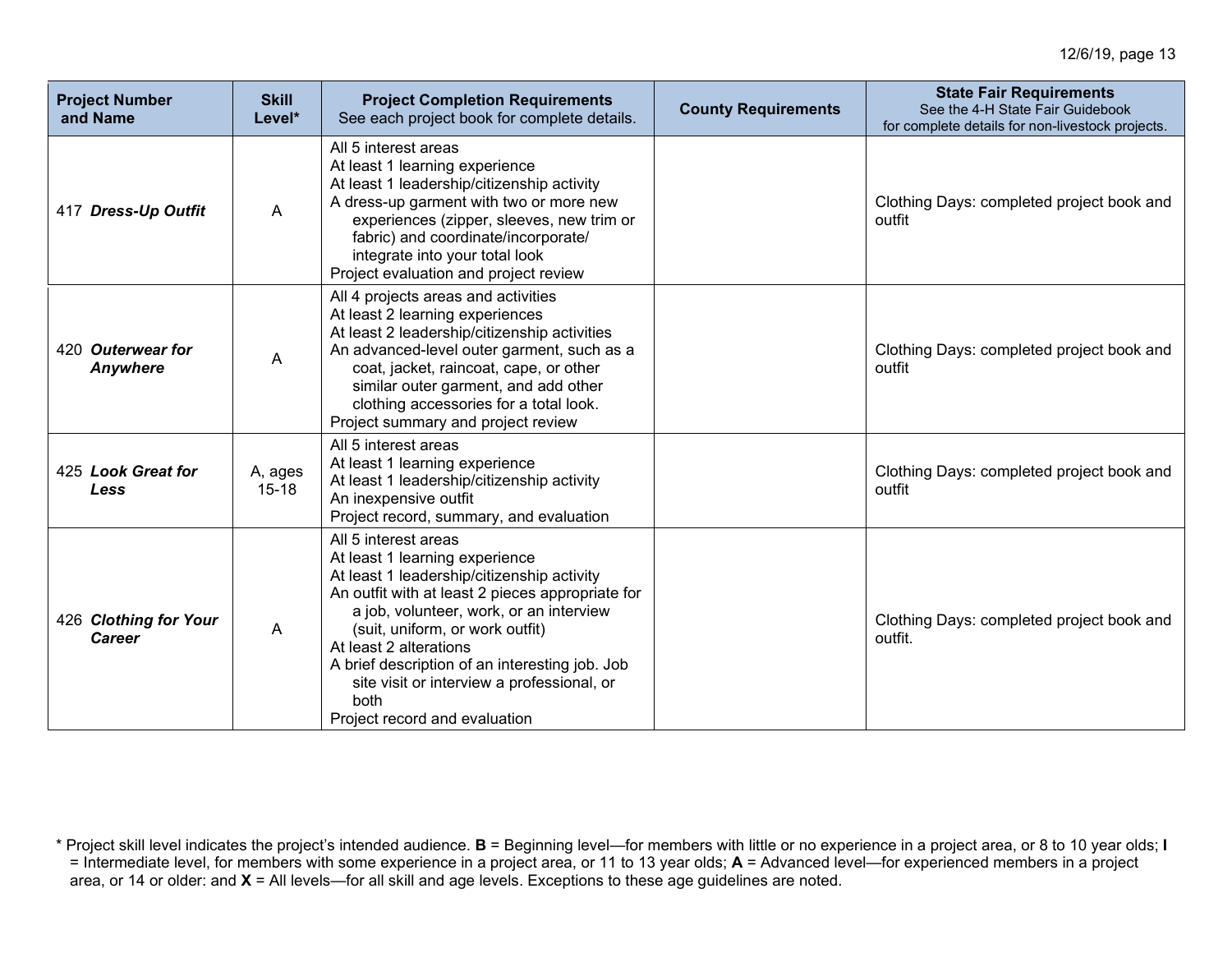| <b>Project Number</b><br>and Name                            | <b>Skill</b><br>Level* | <b>Project Completion Requirements</b><br>See each project book for complete details.                                                                                                                      | <b>County Requirements</b> | <b>State Fair Requirements</b><br>See the 4-H State Fair Guidebook<br>for complete details for non-livestock projects. |
|--------------------------------------------------------------|------------------------|------------------------------------------------------------------------------------------------------------------------------------------------------------------------------------------------------------|----------------------------|------------------------------------------------------------------------------------------------------------------------|
| 432M Sewing and<br>Textiles (non-<br><b>Clothing) Master</b> |                        | At least one non-clothing fabric item<br>At least 2 learning experiences<br>At least 2 leadership/citizenship activities<br>Project records including interview, budget,<br>and photos<br>Judging activity |                            | No state fair event                                                                                                    |

### **Communication**

# **Creative and Leisure Arts**

| <b>Cake Decorating</b>                                          |   |                                                                                                                                                                                                                           |  |                                                                                                                                                   |  |
|-----------------------------------------------------------------|---|---------------------------------------------------------------------------------------------------------------------------------------------------------------------------------------------------------------------------|--|---------------------------------------------------------------------------------------------------------------------------------------------------|--|
| 492 Cake Decorating<br><b>Project and</b><br><b>Record book</b> | X | At least 5 learning activities<br>At least 2 learning experiences<br>At least 2 leadership/citizenship activities<br>Record of decorating skills and techniques<br>Project and cake records<br>Project summary and review |  | Creative Arts Day II: completed project<br>book, display (decorated cake and poster),<br>written and hands-on skills evaluation, and<br>interview |  |
| <b>Collecting</b>                                               |   |                                                                                                                                                                                                                           |  |                                                                                                                                                   |  |
| 496 My Favorite<br><b>Things</b>                                | B | All 8 activities<br>At least 2 learning experiences<br>At least 2 leadership/citizenship activities<br>Project review                                                                                                     |  | Creative Arts Day I: completed project<br>book, display (representing their learning<br>experience), and interview                                |  |

<sup>\*</sup> Project skill level indicates the project's intended audience. **B** = Beginning level—for members with little or no experience in a project area, or 8 to 10 year olds; **I** = Intermediate level, for members with some experience in a project area, or 11 to 13 year olds; **A** = Advanced level—for experienced members in a project area, or 14 or older: and **X** = All levels—for all skill and age levels. Exceptions to these age guidelines are noted.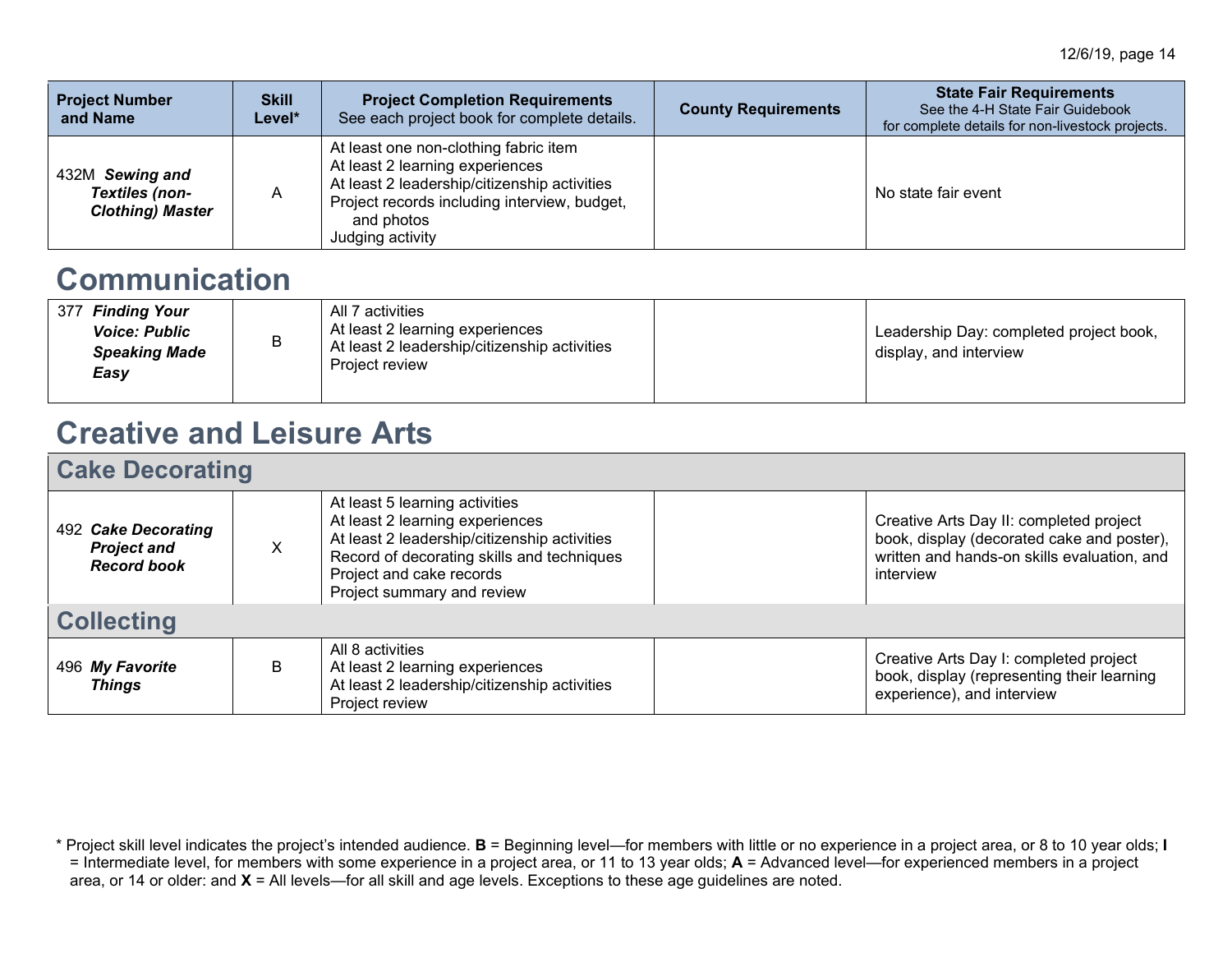| <b>Project Number</b><br>and Name           | <b>Skill</b><br>Level* | <b>Project Completion Requirements</b><br>See each project book for complete details.                                                                                                                                                                               | <b>County Requirements</b> | <b>State Fair Requirements</b><br>See the 4-H State Fair Guidebook<br>for complete details for non-livestock projects.           |
|---------------------------------------------|------------------------|---------------------------------------------------------------------------------------------------------------------------------------------------------------------------------------------------------------------------------------------------------------------|----------------------------|----------------------------------------------------------------------------------------------------------------------------------|
| <b>Fine Arts</b>                            |                        |                                                                                                                                                                                                                                                                     |                            |                                                                                                                                  |
| 498 Quilting the Best<br><b>Better</b>      |                        | All 8 activities and all Quilting Quotes<br>questions<br>At least 2 learning experiences<br>At least 2 leadership/citizenship activities<br>Quilt blocks, a pillow to be donated, and a lap<br>quilt (minimum 30" x 30" and maximum<br>54" x 72")<br>Project review |                            | Quilt Day: completed project book, quilt<br>and interview                                                                        |
| 499 You Can Quilt!                          |                        | All 7 activities<br>At least 2 learning experiences<br>At least 2 leadership/citizenship activities<br>Construct a Rail Fence or Four Patch mini-<br>quilt<br>Project summary and project review                                                                    |                            | Quilt Day: completed project book, mini<br>quilt, and interview                                                                  |
| 592 Get Started<br>in Art                   | $\sf X$                | All 11 activities<br>At least 2 learning experiences<br>At least 2 leadership/citizenship activities<br>A final project<br>Project summary and project review                                                                                                       |                            | Creative Arts Day I: completed project<br>book, display (piece of art/poster), written<br>skills evaluation, and interview       |
| 593 Seeing Through<br><b>Graphic Design</b> |                        | All 9 activities, including a portfolio, and all of<br>the Talking It Over questions<br>At least 2 learning experiences<br>At least 2 leadership/citizenship activities<br>Project summary and project review                                                       |                            | Creative Arts Day I: completed project<br>book, display (portfolio), and interview                                               |
| <b>Genealogy</b>                            |                        |                                                                                                                                                                                                                                                                     |                            |                                                                                                                                  |
| 442 Family History<br><b>Treasure Hunt</b>  | X                      | All 4 steps in What to Do, depending on<br>number of years project is taken<br>At least 1 other learning experience<br>At least 1 leadership/citizenship activity<br>Project review and records                                                                     |                            | Family Life Day: pencil, correspondence<br>log, research journal, pedigree charts, and<br>family group sheets with documentation |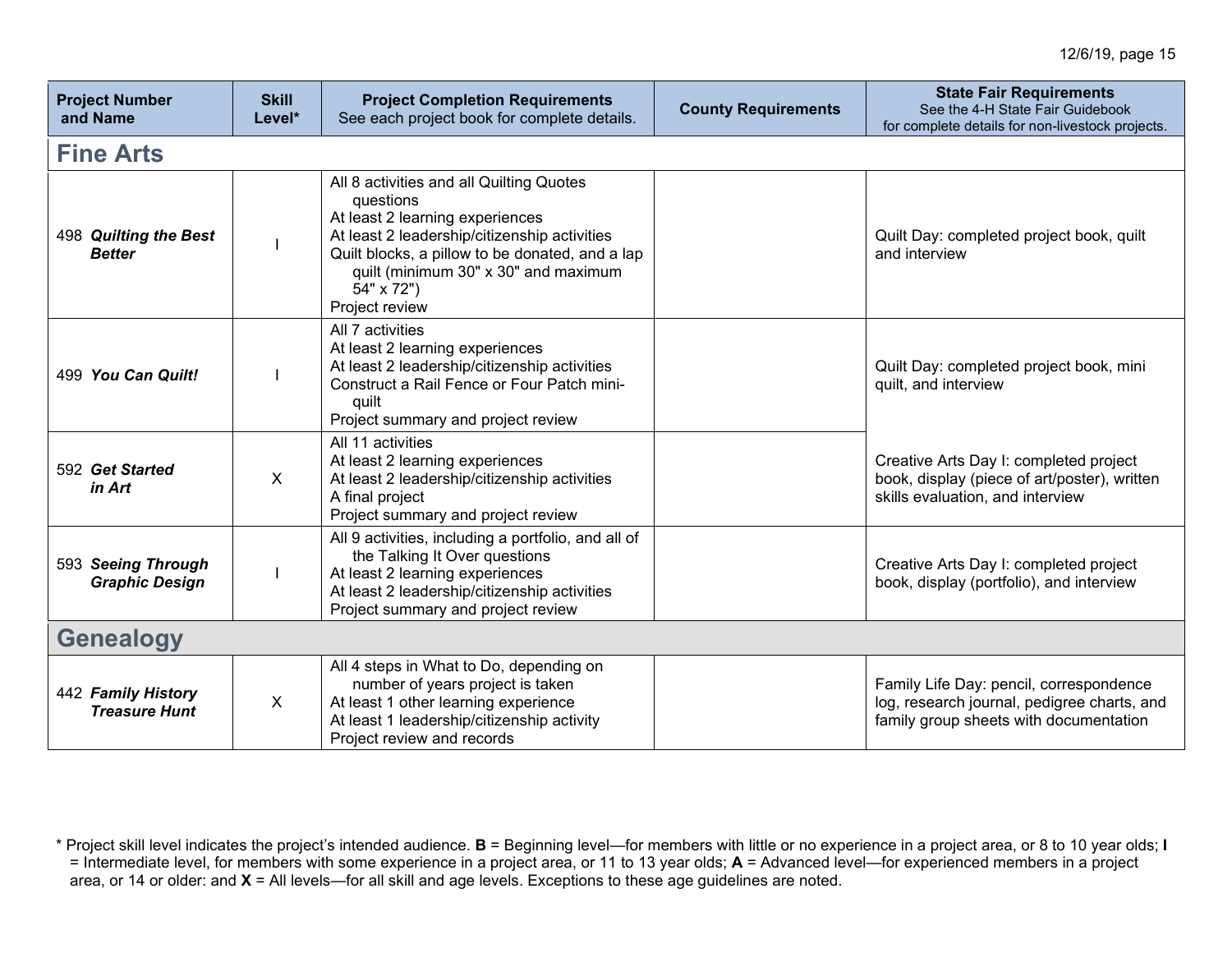| <b>Project Number</b><br>and Name                                           | <b>Skill</b><br>Level* | <b>Project Completion Requirements</b><br>See each project book for complete details.                                                                                                      | <b>County Requirements</b> | <b>State Fair Requirements</b><br>See the 4-H State Fair Guidebook<br>for complete details for non-livestock projects.                                                                                                                                              |  |
|-----------------------------------------------------------------------------|------------------------|--------------------------------------------------------------------------------------------------------------------------------------------------------------------------------------------|----------------------------|---------------------------------------------------------------------------------------------------------------------------------------------------------------------------------------------------------------------------------------------------------------------|--|
| <b>Photography</b>                                                          |                        |                                                                                                                                                                                            |                            |                                                                                                                                                                                                                                                                     |  |
| 584 Focus on<br>Photography,<br>Level 1                                     | B                      | All 4 project areas, photo journal, and review<br>questions<br>At least 2 learning experiences<br>At least 2 leadership/citizenship activities<br>Project review                           |                            | Photography Day: completed project book,<br>display (single mounted print, prints that tell<br>a "photo story," or prints that illustrate an<br>activity), and interview                                                                                            |  |
| 585 Controlling the<br>Image, Level 2                                       |                        | All 4 project areas, photo journal, and review<br>questions<br>At least 2 learning experiences<br>At least 2 leadership/citizenship activities<br>Project review                           |                            | Photography Day: completed project book,<br>display (single mounted print, prints that tell<br>a "photo story," prints that illustrate an<br>activity, or single print with the news story it<br>illustrates)                                                       |  |
| 586 Mastering<br>Photography,<br>Level 3                                    | A                      | All 4 project areas, photo journal, and review<br>questions<br>At least 2 learning experiences<br>At least 2 leadership/citizenship activities<br>Project review                           |                            | Photography Day: completed project book,<br>display (single mounted print, prints that tell<br>a "photo story," prints that illustrate an<br>activity, or single print with the news story it<br>illustrates)                                                       |  |
| 589M Photography<br><b>Master</b>                                           | Α                      | One major photography project<br>At least 2 learning experiences<br>At least 2 citizenship activities<br>Project records including interview, budget,<br>and portfolio<br>Judging activity |                            | Photography Day: completed project book,<br>bring at least (1) one print for display,<br>mounted at participant's discretion,<br>illustrating "the best" of the photographs<br>and demonstrating the area of interest<br>chosen to "master" in this year's project. |  |
| <b>Scrapbooking</b>                                                         |                        |                                                                                                                                                                                            |                            |                                                                                                                                                                                                                                                                     |  |
| 497 Scrapbooking: A<br>4-H Guide to<br><b>Preserving</b><br><b>Memories</b> | В                      | All 3 project areas (the last activity is<br>optional)<br>At least 2 learning experiences<br>At least 2 leadership/citizenship activities<br>A scrapbook<br>Project review                 |                            | Creative Arts Day I: completed project<br>book, display, written and hands-on skills<br>evaluation, and interview                                                                                                                                                   |  |

<sup>\*</sup> Project skill level indicates the project's intended audience. **B** = Beginning level—for members with little or no experience in a project area, or 8 to 10 year olds; **I** = Intermediate level, for members with some experience in a project area, or 11 to 13 year olds; **A** = Advanced level—for experienced members in a project area, or 14 or older: and **X** = All levels—for all skill and age levels. Exceptions to these age guidelines are noted.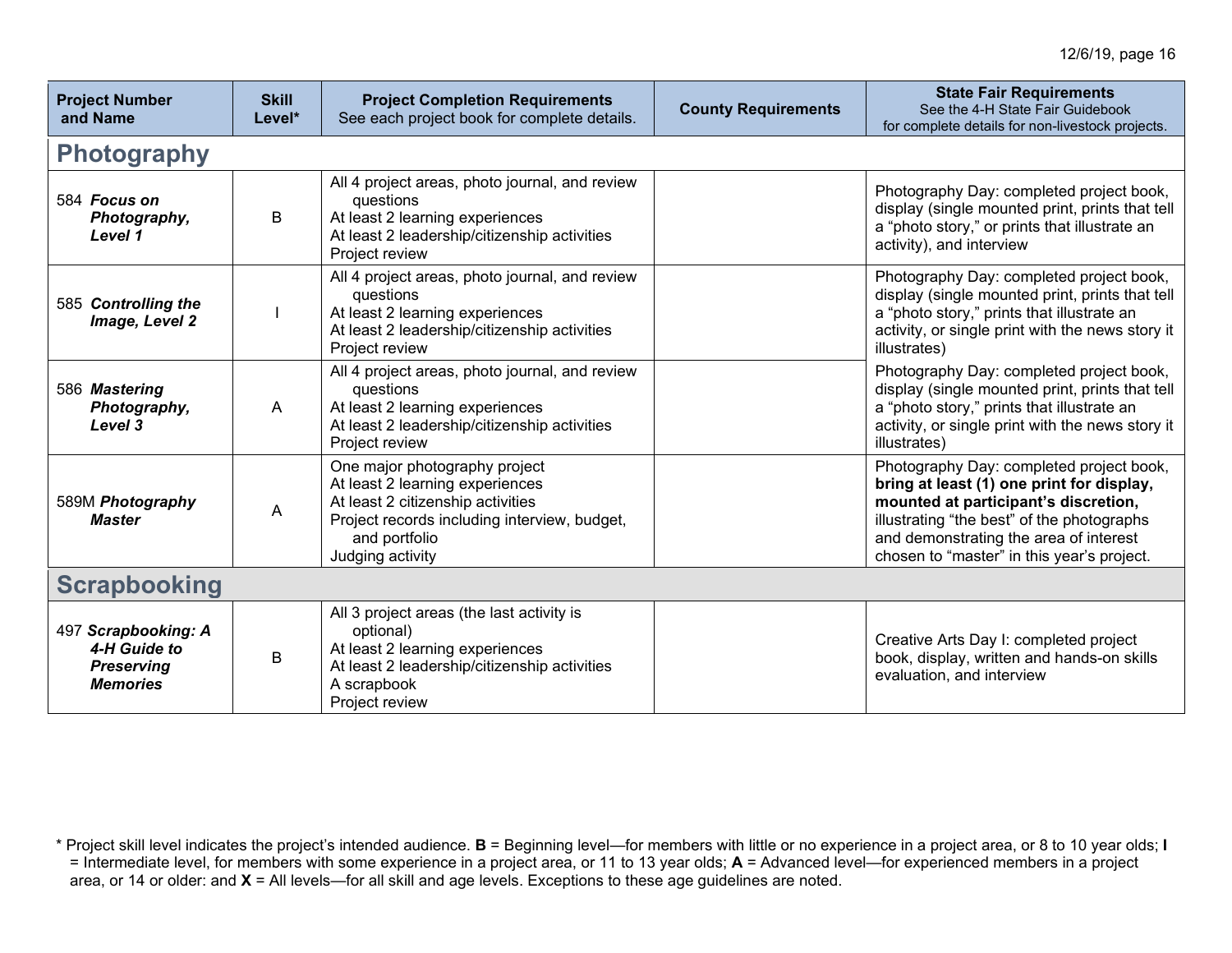| <b>Project Number</b><br>and Name | <b>Skill</b><br>Level* | <b>Project Completion Requirements</b><br>See each project book for complete details.                                                                                                                     | <b>County Requirements</b> | <b>State Fair Requirements</b><br>See the 4-H State Fair Guidebook<br>for complete details for non-livestock projects. |
|-----------------------------------|------------------------|-----------------------------------------------------------------------------------------------------------------------------------------------------------------------------------------------------------|----------------------------|------------------------------------------------------------------------------------------------------------------------|
| <b>Writing</b>                    |                        |                                                                                                                                                                                                           |                            |                                                                                                                        |
| 588 The Writer in You             |                        | All 11 activities (including a writing portfolio)<br>and all of the Talking It Over questions<br>At least 2 learning experiences<br>At least 2 leadership/citizenship activities<br><b>Project Review</b> |                            | No state fair event                                                                                                    |

#### **Food and Nutrition**

| 459 Let's Start<br>Cooking                                                                        | <sub>R</sub> | All 8 activities, including 6 recipes<br>At least 2 learning experiences<br>At least 2 leadership/citizenship activities<br><b>Project Review</b>                           | Food and Nutrition Days: pencil, three<br>pronged folder with completed "Portfolio"<br>and a blank clipboard (optional) |
|---------------------------------------------------------------------------------------------------|--------------|-----------------------------------------------------------------------------------------------------------------------------------------------------------------------------|-------------------------------------------------------------------------------------------------------------------------|
| 463 Sports Nutrition:<br>Ready, Set, Go                                                           |              | All 5 activities, including 5 recipes and<br>Talking It Over questions<br>At least 2 learning experiences<br>At least 2 leadership/citizenship activities<br>Project review | Food and Nutrition Days: pencil, three<br>pronged folder with completed "Portfolio"<br>and a blank clipboard (optional) |
| <b>Everyday Food</b><br>481<br>and Fitness                                                        | B            | All 7 activities, including 5 recipes and<br>Talking It Over questions<br>At least 2 learning experiences<br>At least 2 leadership/citizenship activities<br>Project review | Food and Nutrition Days: pencil, three<br>pronged folder with completed "Portfolio"<br>and a blank clipboard (optional) |
| 484 Snack Attack!                                                                                 | B            | All 7 activities, including 7 recipes<br>At least 2 learning experiences<br>At least 2 leadership/citizenship activities<br>Project review                                  | Food and Nutrition Days: pencil, three<br>pronged folder with completed "Portfolio"<br>and a blank clipboard (optional) |
| 486 Dashboard<br>Dining: A 4-H<br><b>Guide to Healthful</b><br><b>Fast Food</b><br><b>Choices</b> |              | All 7 activities<br>At least 2 learning experiences<br>At least 2 leadership/citizenship activities<br>Project review                                                       | Food and Nutrition Days: pencil, three<br>pronged folder with completed "Portfolio"<br>and a blank clipboard (optional) |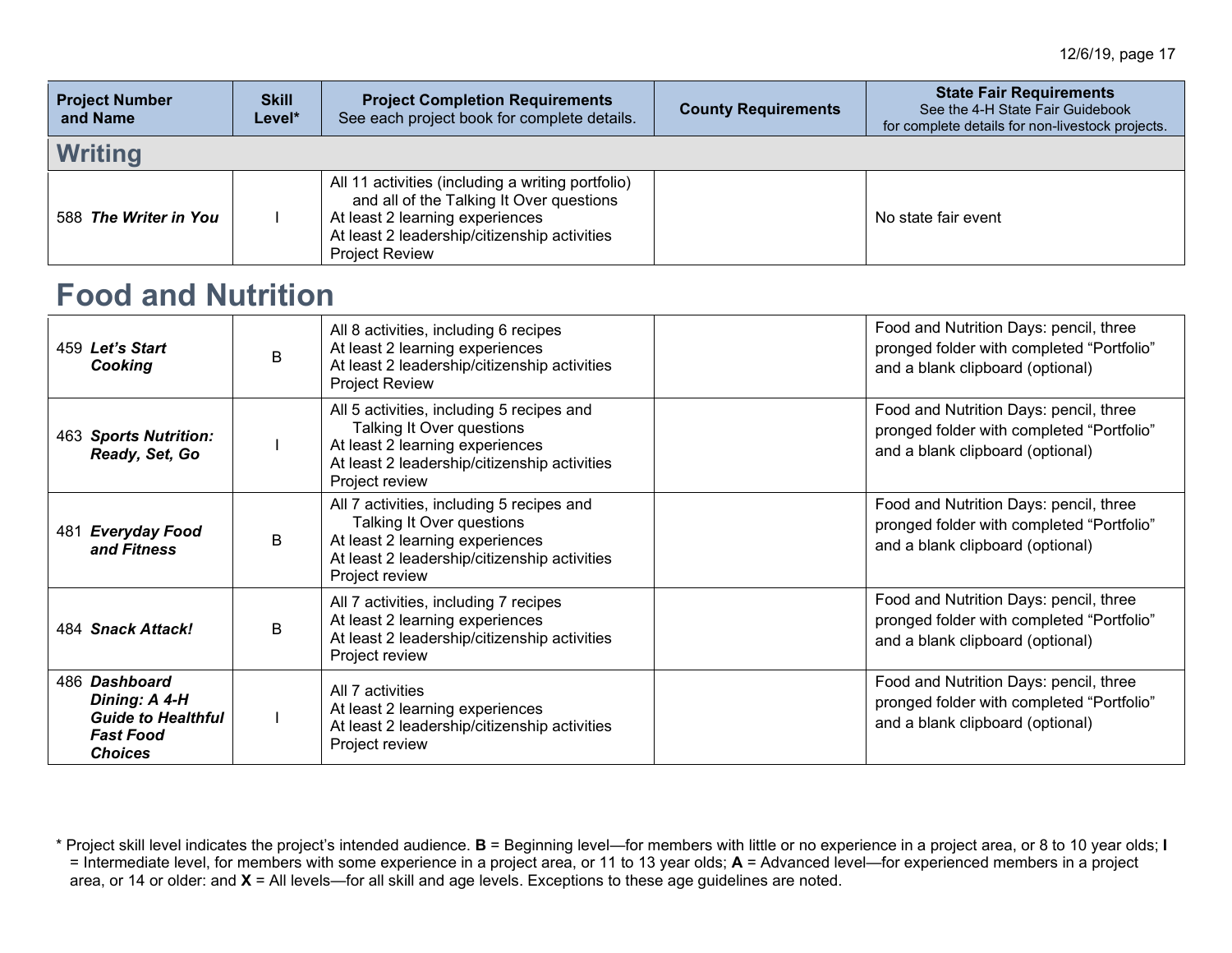| <b>Project Number</b><br>and Name                               | <b>Skill</b><br>Level* | <b>Project Completion Requirements</b><br>See each project book for complete details.                                                                                                      | <b>County Requirements</b> | <b>State Fair Requirements</b><br>See the 4-H State Fair Guidebook<br>for complete details for non-livestock projects.  |
|-----------------------------------------------------------------|------------------------|--------------------------------------------------------------------------------------------------------------------------------------------------------------------------------------------|----------------------------|-------------------------------------------------------------------------------------------------------------------------|
| 487 Take a Break for<br><b>Breakfast</b>                        | B                      | All 5 activities, including at least 5 recipes<br>At least 2 learning experiences and 2<br>leadership/citizenship/career activities<br>Project review                                      |                            | Food and Nutrition Days: pencil, three<br>pronged folder with completed "Portfolio"<br>and a blank clipboard (optional) |
| 461 Let's Bake Quick<br><b>Breads</b>                           |                        | All 8 activities, including 7 recipes<br>At least 2 learning experiences<br>At least 2 leadership/citizenship activities<br>Project review                                                 |                            | Food and Nutrition Days: pencil, three<br>pronged folder with completed "Portfolio"<br>and a blank clipboard (optional) |
| 472 Grill Master                                                |                        | All 6 activities, including at least 5 recipes<br>and the Notes for Next Time<br>At least 2 learning experiences<br>At least 2 leadership/citizenship activities<br>Project review         |                            | Food and Nutrition Days: pencil, three<br>pronged folder with completed "Portfolio"<br>and a blank clipboard (optional) |
| 474 Beyond the Grill                                            | A                      | All 6 activities, including 9 recipes<br>At least 2 learning experiences<br>At least 2 leadership/citizenship activities<br>Project review                                                 |                            | Food and Nutrition Days: pencil, three<br>pronged folder with completed "Portfolio"<br>and a blank clipboard (optional) |
| 475 Star Spangled<br><b>Foods</b>                               |                        | All 7 recipe sections, including 11 recipes<br>At least 3 learning experiences<br>At least 3 leadership/citizenship activities                                                             |                            | Food and Nutrition Days: pencil, three<br>pronged folder with completed "Portfolio"<br>and a blank clipboard (optional) |
| 477 Party Planner: A<br>4-H Guide to<br><b>Quantity Cooking</b> |                        | All 8 activities, including 8 recipes<br>At least 2 learning experiences<br>At least 2 leadership/citizenship activities<br>Project summary and project review                             |                            | Food and Nutrition Days: pencil, three<br>pronged folder with completed "Portfolio"<br>and a blank clipboard (optional) |
| 485 Racing the Clock<br>to Awesome<br><b>Meals</b>              |                        | All 7 activities, including 1 recipe and the<br>Notes for Next Time for each activity<br>At least 2 learning experiences<br>At least 2 leadership/citizenship activities<br>Project review |                            | Food and Nutrition Days: pencil, three<br>pronged folder with completed "Portfolio"<br>and a blank clipboard (optional) |
| 462 Yeast Breads on<br>the Rise                                 | A                      | All 5 interest areas, including at least 6<br>recipes<br>At least 2 learning experiences<br>At least 2 leadership/citizenship activities<br>Project record and summary                     |                            | Food and Nutrition Days: pencil, three<br>pronged folder with completed "Portfolio"<br>and a blank clipboard (optional) |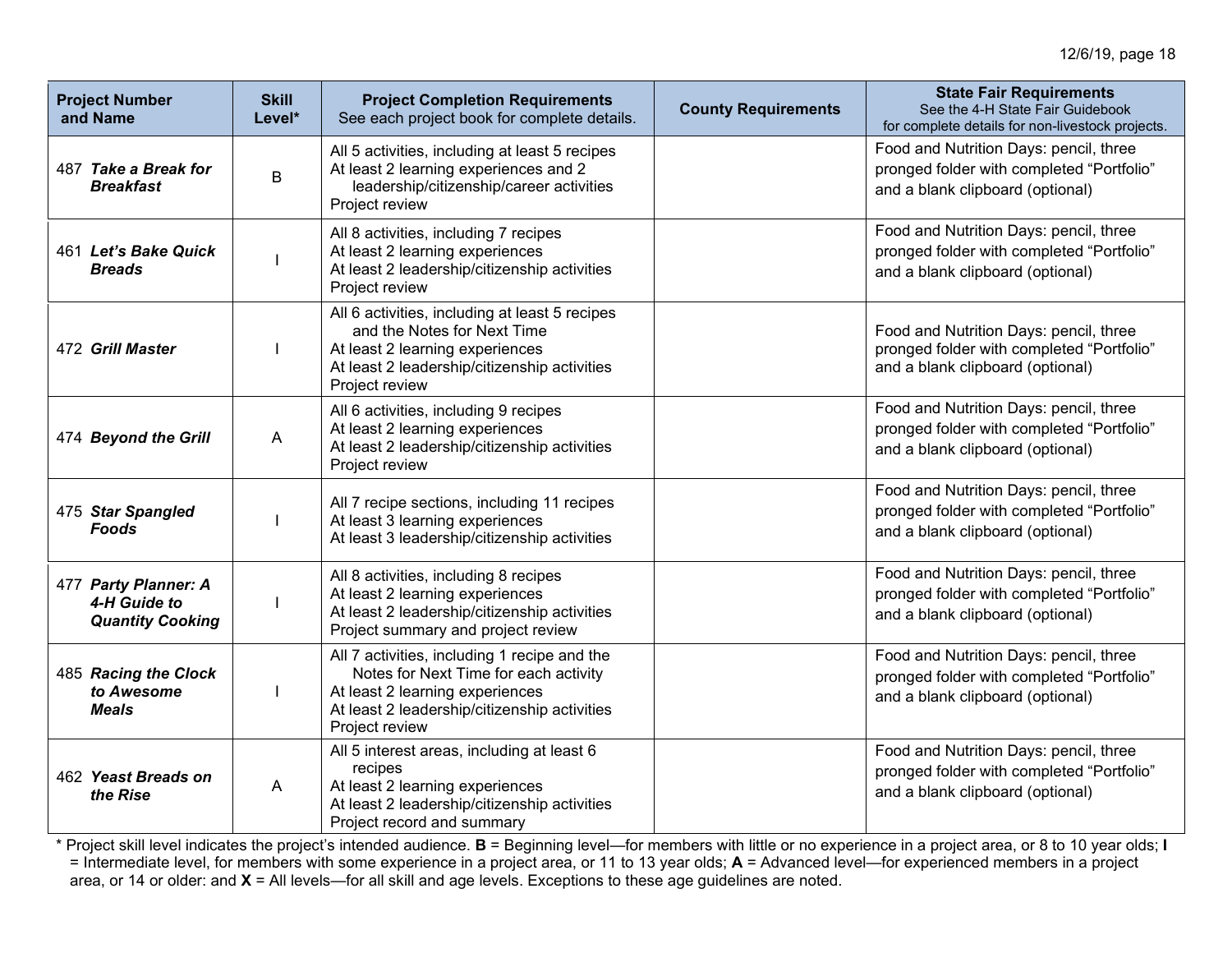| <b>Project Number</b><br>and Name          | <b>Skill</b><br>Level* | <b>Project Completion Requirements</b><br>See each project book for complete details.                                                                                                                                 | <b>County Requirements</b> | <b>State Fair Requirements</b><br>See the 4-H State Fair Guidebook<br>for complete details for non-livestock projects.  |
|--------------------------------------------|------------------------|-----------------------------------------------------------------------------------------------------------------------------------------------------------------------------------------------------------------------|----------------------------|-------------------------------------------------------------------------------------------------------------------------|
| 467 You're the Chef                        | A                      | All 8 interest areas, including 7 meals<br>At least 2 learning experiences<br>At least 2 leadership/citizenship activities<br>Project record, evaluation at the end of each<br>interest area, and review              |                            | Food and Nutrition Days: pencil, three<br>pronged folder with completed "Portfolio"<br>and a blank clipboard (optional) |
| 469 Global Gourmet                         | A                      | All 7 activities, including preparation of meals<br>and Notes for Next Time<br>At least 2 learning experiences<br>At least 2 leadership/citizenship activities<br>Project review                                      |                            | Food and Nutrition Days: pencil, three<br>pronged folder with completed "Portfolio"<br>and a blank clipboard (optional) |
| 476 Pathways to<br><b>Culinary Success</b> | A                      | All 6 chapters, including at least 3 recipes or<br>additional ideas for each chapter<br>At least 3 learning experiences<br>At least 1 leadership/citizenship/career<br>activity<br>Project record and project journal |                            | Food and Nutrition Days: pencil, three<br>pronged folder with completed "Portfolio"<br>and a blank clipboard (optional) |

#### **Healthy Living**

| 300 You're the Athlete |   | At least 1 (of 7) section (Play Book, Practice<br>Field, and Big Event)<br>Either 2 other Play Book and at least 2<br>Practice Field activities OR 1 other section<br>((Play Book, Practice Field, and Big)<br>Event)<br>At least 2 special learning experiences<br>At least 2 leadership/citizenship/career<br>applications<br>"My Season highlights" (project summary) | Health Day: completed project book,<br>display, and interview |
|------------------------|---|--------------------------------------------------------------------------------------------------------------------------------------------------------------------------------------------------------------------------------------------------------------------------------------------------------------------------------------------------------------------------|---------------------------------------------------------------|
| 351 Staying Healthy    | B | All 12 interest areas<br>3 of the More Challenges activities<br>At least 2 learning experiences<br>At least 2 leadership/citizenship activities<br>Project review                                                                                                                                                                                                        | Health Day: completed project book,<br>display, and interview |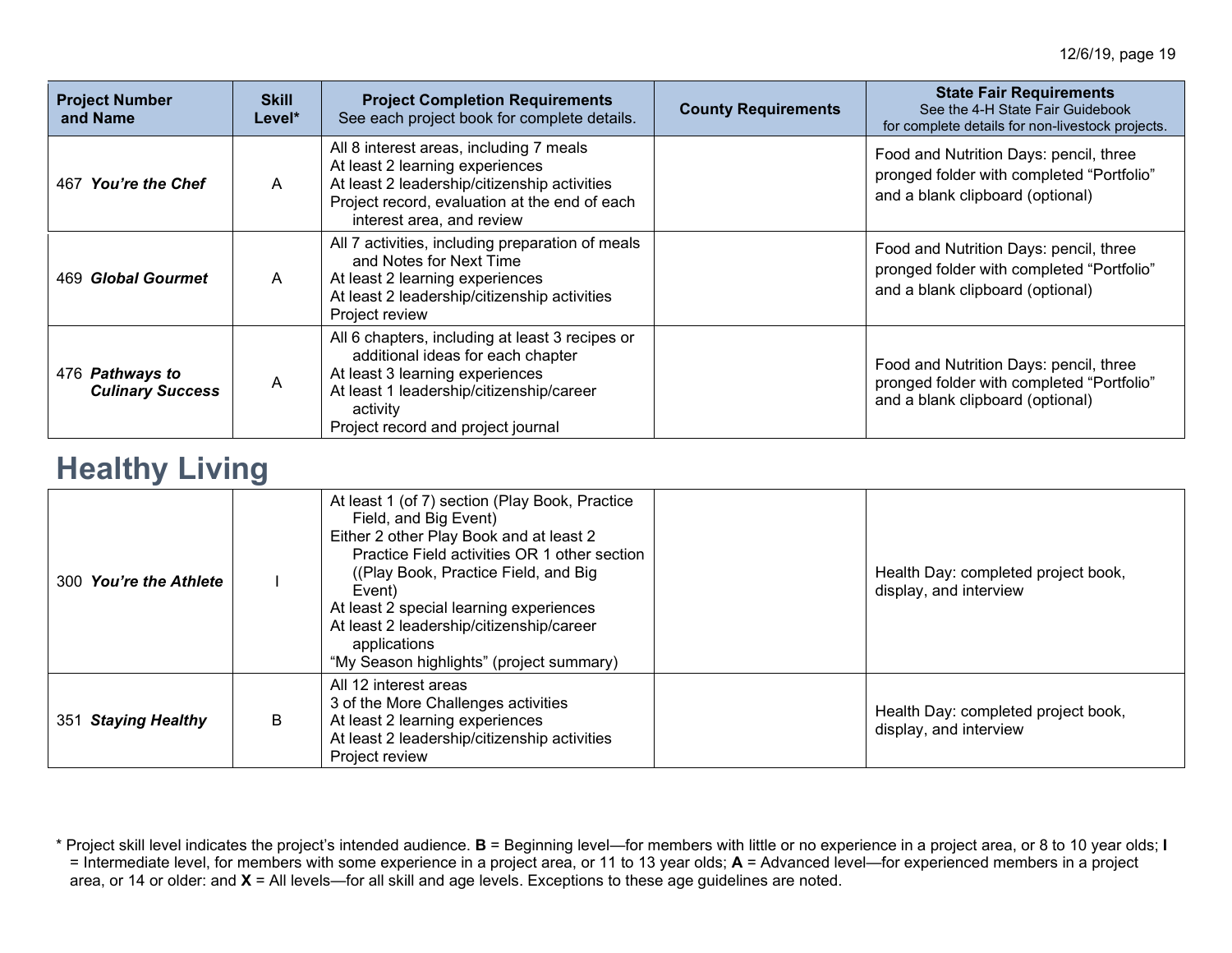| <b>Project Number</b><br>and Name     | <b>Skill</b><br>Level* | <b>Project Completion Requirements</b><br>See each project book for complete details.                                                                             | <b>County Requirements</b> | <b>State Fair Requirements</b><br>See the 4-H State Fair Guidebook<br>for complete details for non-livestock projects. |
|---------------------------------------|------------------------|-------------------------------------------------------------------------------------------------------------------------------------------------------------------|----------------------------|------------------------------------------------------------------------------------------------------------------------|
| 352 Keeping Fit                       |                        | All 12 interest areas<br>3 of the More Challenges activities<br>At least 2 learning experiences<br>At least 2 leadership/citizenship activities<br>Project review |                            | Health Day: completed project book,<br>display, and interview                                                          |
| 353 First Aid in Action               | B                      | All 12 interest areas<br>3 of the More Challenges activities<br>At least 2 learning experiences<br>At least 2 leadership/citizenship activities<br>Project review |                            | Health Day: completed project book,<br>display, and interview                                                          |
| 357 Alcohol and Drug<br>Abuse         | A                      | All 12 activities<br>At least 2 learning experiences<br>All least 2 leadership/citizenship activities<br>Project review                                           |                            | Health Day: completed project book,<br>display, and interview                                                          |
| 358 The Truth About<br><b>Tobacco</b> | A                      | All 12 activities<br>At least 2 learning experiences<br>At least 2 leadership/citizenship activities<br>Project review                                            |                            | Health Day: completed project book,<br>display, and interview                                                          |
| 359 Your Thoughts<br><b>Matter</b>    | A                      | All 10 activities, including Talking It Over<br>questions<br>At least 2 learning experiences<br>At least 2 leadership/citizenship activities<br>Project review    |                            | Health Day: completed project book,<br>display, and interview                                                          |

#### **Home Living**

| 405 The Laundry<br><b>Project</b> |   | All 11 activities and Talking It Over questions<br>At least 2 learning experiences<br>At least 2 leadership/citizenship activities<br><b>Project Review</b>   | Home Decorating and Design Day:<br>completed project book, display (visuals<br>and records), and interview                                                                                                   |
|-----------------------------------|---|---------------------------------------------------------------------------------------------------------------------------------------------------------------|--------------------------------------------------------------------------------------------------------------------------------------------------------------------------------------------------------------|
| 491 It's My Home                  | В | All 9 activities, including Talking It Over<br>questions<br>At least 2 learning experiences<br>At least 2 leadership/citizenship activities<br>Project review | Home Decorating and Design Day:<br>completed project book, display (an item<br>constructed in the project, visuals to show<br>how it helps make more pleasing and<br>practical living spaces), and interview |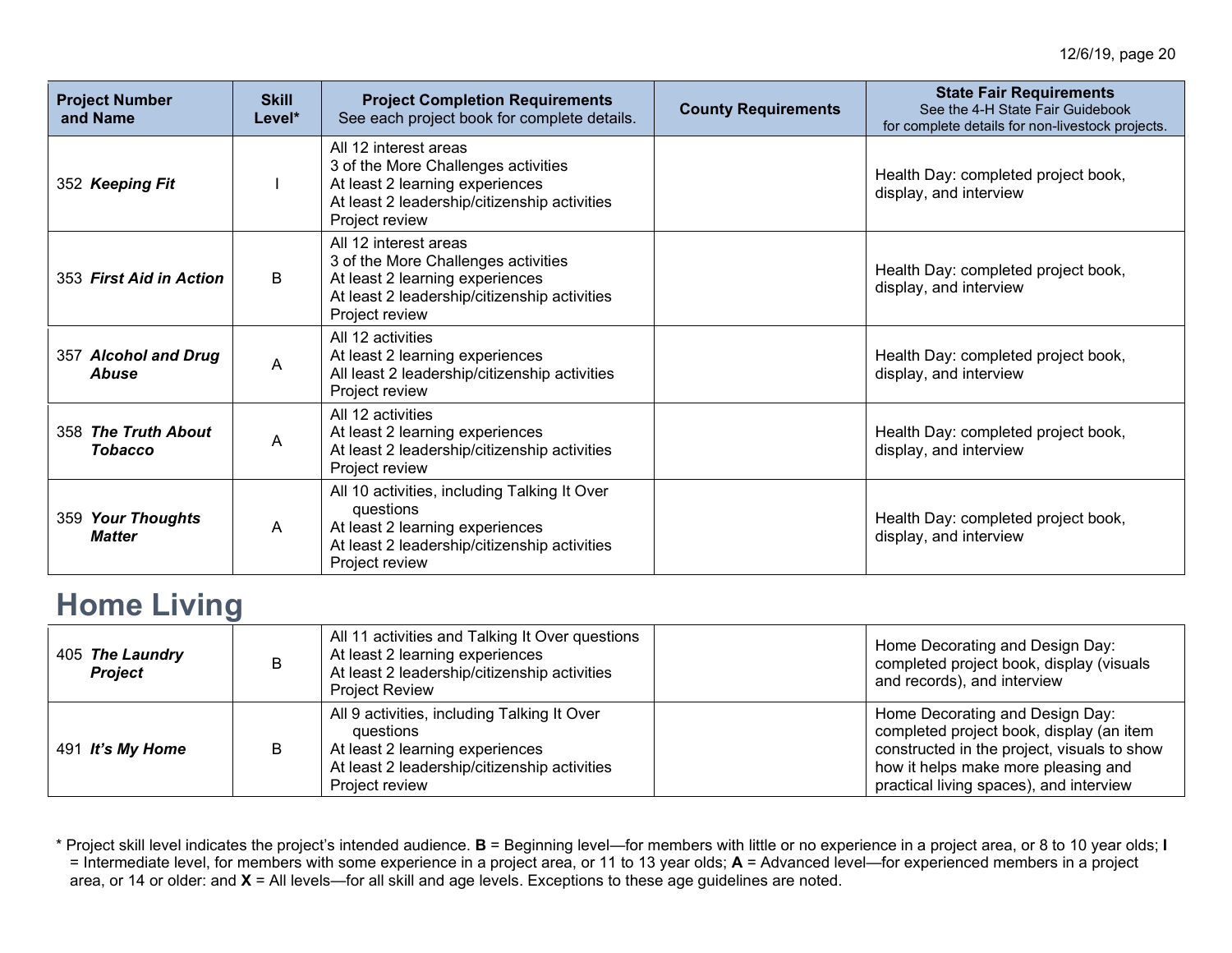| <b>Project Number</b><br>and Name            | <b>Skill</b><br>Level* | <b>Project Completion Requirements</b><br>See each project book for complete details.                                                                   | <b>County Requirements</b> | <b>State Fair Requirements</b><br>See the 4-H State Fair Guidebook<br>for complete details for non-livestock projects. |
|----------------------------------------------|------------------------|---------------------------------------------------------------------------------------------------------------------------------------------------------|----------------------------|------------------------------------------------------------------------------------------------------------------------|
| 494 Makeover<br><b>My Space</b>              |                        | All 10 activities and 4 Talking It Over pages<br>At least 2 learning experiences<br>At least 2 leadership/citizenship activities<br>Project review      |                            | Home Decorating and Design Day:<br>completed project book, display (visuals<br>and records), and interview             |
| 495 Your First Home<br><b>Away From Home</b> | Α                      | All 4 interest areas<br>At least 2 learning experiences<br>At least 2 leadership/citizenship activities<br>A notebook for planning and a project record |                            | Home Decorating and Design Day:<br>completed project book, display (visuals<br>and records), and interview             |

# **Leadership and Citizenship**

| 370 One on One                                                                                                | A | At least 2 activities of first 3 interest areas<br>At least 2 leadership/citizenship activities<br>Project review                                       | Leadership Day: completed project book,<br>display, and interview |
|---------------------------------------------------------------------------------------------------------------|---|---------------------------------------------------------------------------------------------------------------------------------------------------------|-------------------------------------------------------------------|
| 371 Club Leadership                                                                                           |   | All 10 activities<br>3 individualized goals<br>At least 2 learning experiences<br>At least 2 citizenship activities<br>Project review                   | Leadership Day: completed project book,<br>display, and interview |
| 372 Diversity: The<br><b>Source of Our</b><br><b>Strength</b>                                                 | A | All 8 activities<br>At least 2 learning experiences<br>At least 2 citizenship activities<br>Project review                                              | Leadership Day: completed project book,<br>display, and interview |
| 373 My Hands to<br><b>Larger Service:</b><br><b>Teen Leaders</b><br><b>Building Our</b><br><b>Communities</b> | A | All 9 activities<br>At least 2 learning experiences<br>At least two leadership/citizenship activities<br>Project review                                 | Leadership Day: completed project book,<br>display, and interview |
| 374 Teens on Board                                                                                            |   | All 9 activities<br>At least 2 learning experiences<br>At least 2 leadership/citizenship activities<br>Project review                                   | Leadership Day: completed project book,<br>display, and interview |
| 375 Leadership Road<br><b>Trip: Where Are</b><br><b>You Going?</b>                                            |   | All 13 activities and Rest Stop questions<br>At least 2 learning experiences<br>At least 2 citizenship activities<br>Project summary and project review | Leadership Day: completed project book,<br>display, and interview |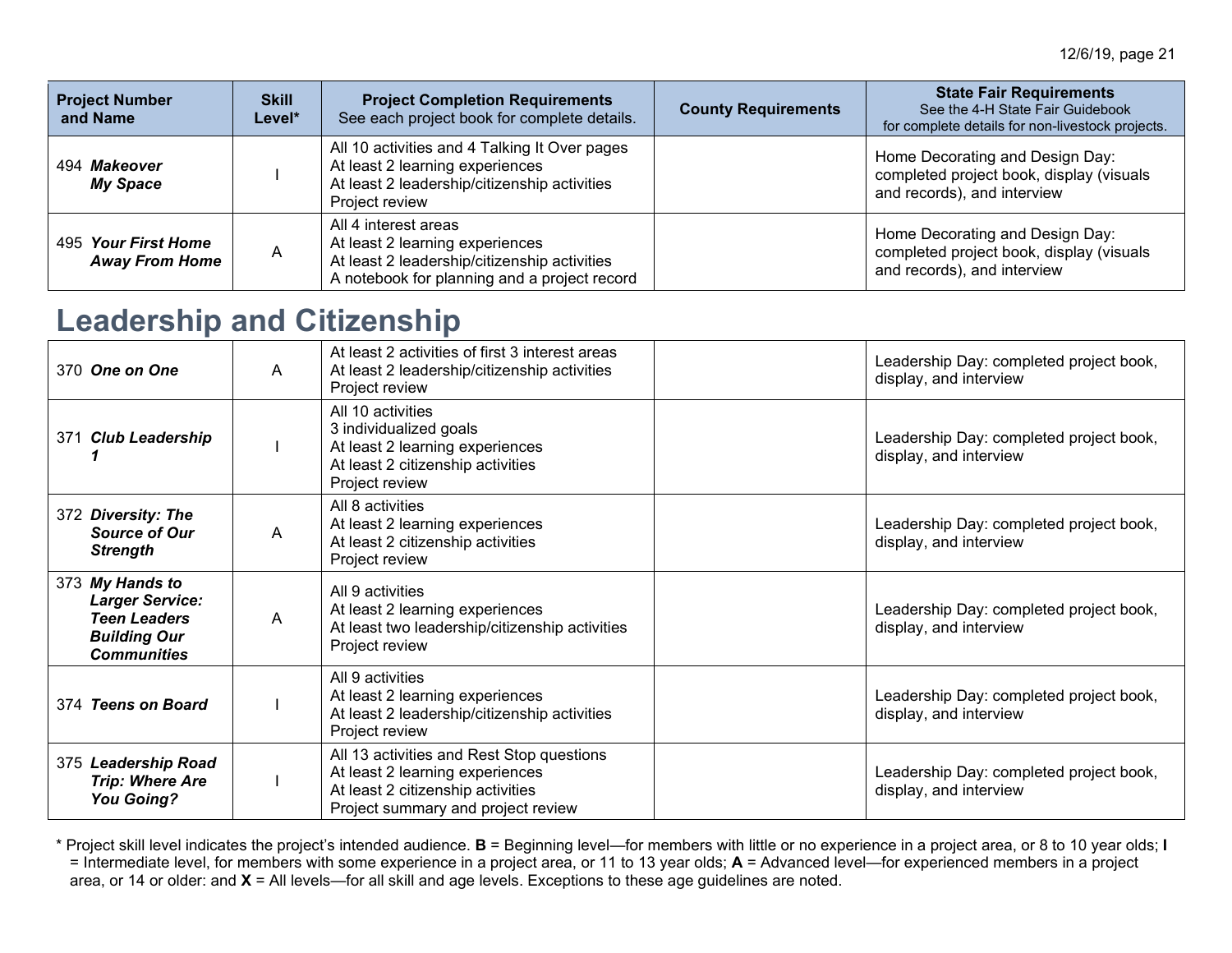| <b>Project Number</b><br>and Name         | <b>Skill</b><br>Level* | <b>Project Completion Requirements</b><br>See each project book for complete details.                                                                                                                                    | <b>County Requirements</b> | <b>State Fair Requirements</b><br>See the 4-H State Fair Guidebook<br>for complete details for non-livestock projects. |
|-------------------------------------------|------------------------|--------------------------------------------------------------------------------------------------------------------------------------------------------------------------------------------------------------------------|----------------------------|------------------------------------------------------------------------------------------------------------------------|
| 375i Leadership Road<br><b>Trip iBook</b> |                        | All 13 activities and Rest Stop questions<br>At least 2 learning experiences<br>At least 2 citizenship activities<br>Project summary and project review                                                                  |                            | Leadership Day: iPad with completed<br>project book, display, and interview                                            |
| 376 Pantry Panic!                         | A                      | All 7 activities<br>At least 2 learning experiences<br>At least 2 leadership/citizenship activities<br>Project review                                                                                                    |                            | Leadership Day: completed project book,<br>display, and interview                                                      |
| 378M Leadership<br>Master                 | Α                      | One major leadership experience<br>At least 2 learning experiences<br>At least 2 citizenship activities<br>Project records including interview, budget,<br>and photos<br>Judging activity                                |                            | Leadership Day: completed project record,<br>display, and interview                                                    |
| 383 Club Leadership                       | Α                      | All 11 activities and Talking It Over questions<br>At least 3 individual goals or additional<br>activities<br>At least 2 learning experiences<br>At least 2 citizenship activities<br>Project summary and project review |                            | Leadership Day: completed project record,<br>display, and interview                                                    |

<sup>\*</sup> Project skill level indicates the project's intended audience. **B** = Beginning level—for members with little or no experience in a project area, or 8 to 10 year olds; **I** = Intermediate level, for members with some experience in a project area, or 11 to 13 year olds; **A** = Advanced level—for experienced members in a project area, or 14 or older: and **X** = All levels—for all skill and age levels. Exceptions to these age guidelines are noted.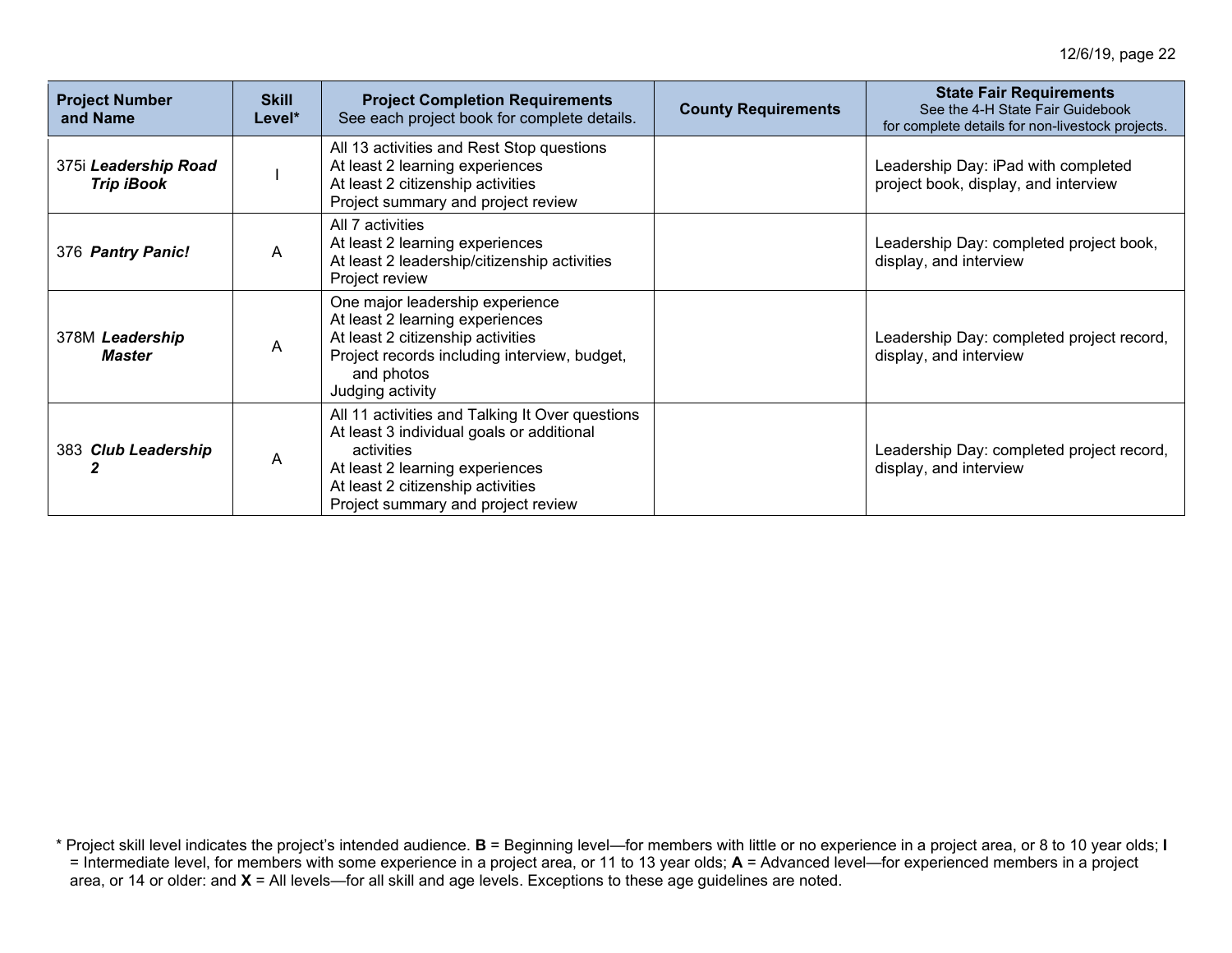| <b>Project Number</b><br>and Name | <b>Skill</b><br>Level* | <b>Project Completion Requirements</b><br>See each project book for complete details. | <b>County Requirements</b> | <b>State Fair Requirements</b><br>See the 4-H State Fair Guidebook<br>for complete details for non-livestock projects. |
|-----------------------------------|------------------------|---------------------------------------------------------------------------------------|----------------------------|------------------------------------------------------------------------------------------------------------------------|
|-----------------------------------|------------------------|---------------------------------------------------------------------------------------|----------------------------|------------------------------------------------------------------------------------------------------------------------|

### **Money Management**

| 445 Becoming Money<br>Wise                              | B | Level I<br>All 11 Making \$ense and all 5 Money Talk<br>activities<br>As many additional More Making \$ense<br>activities as you wish<br>2 organized activities<br>At least 2 leadership/citizenship activities<br>Level II<br>All 12 Resource \$ense and 3 Resource Talk<br>activities<br>As many additional More Resource \$ense<br>activities as you wish<br>2 organized activities<br>At least 2 leadership/citizenship activities<br>A money journal | No state fair event |
|---------------------------------------------------------|---|-----------------------------------------------------------------------------------------------------------------------------------------------------------------------------------------------------------------------------------------------------------------------------------------------------------------------------------------------------------------------------------------------------------------------------------------------------------|---------------------|
| 448 Teens On the<br><b>Road to Financial</b><br>Success | A | All 11 activities for Year 1 and for Year 2<br>At least 2 organized activities<br>At least 2 leadership/citizenship activities                                                                                                                                                                                                                                                                                                                            | No state fair event |

### **Natural Resources**

| <b>Gardening and Plant Science</b>                 |   |                                                                                                                                                  |  |                                                                             |
|----------------------------------------------------|---|--------------------------------------------------------------------------------------------------------------------------------------------------|--|-----------------------------------------------------------------------------|
| 670 Canning and<br><b>Freezing</b>                 |   | All 7 activities<br>At least 2 learning experiences<br>At least 2 leadership/citizenship activities<br>Project summary and project review        |  | Natural Resources Day II: completed<br>project book, display, and interview |
| <b>How Does Your</b><br>671<br><b>Garden Grow?</b> | B | 4 activities, plus activity 4a, 4b, or both<br>At least 2 learning experiences<br>At least 2 leadership/citizenship activities<br>Project review |  | Natural Resources Day II: completed<br>project book, display, and interview |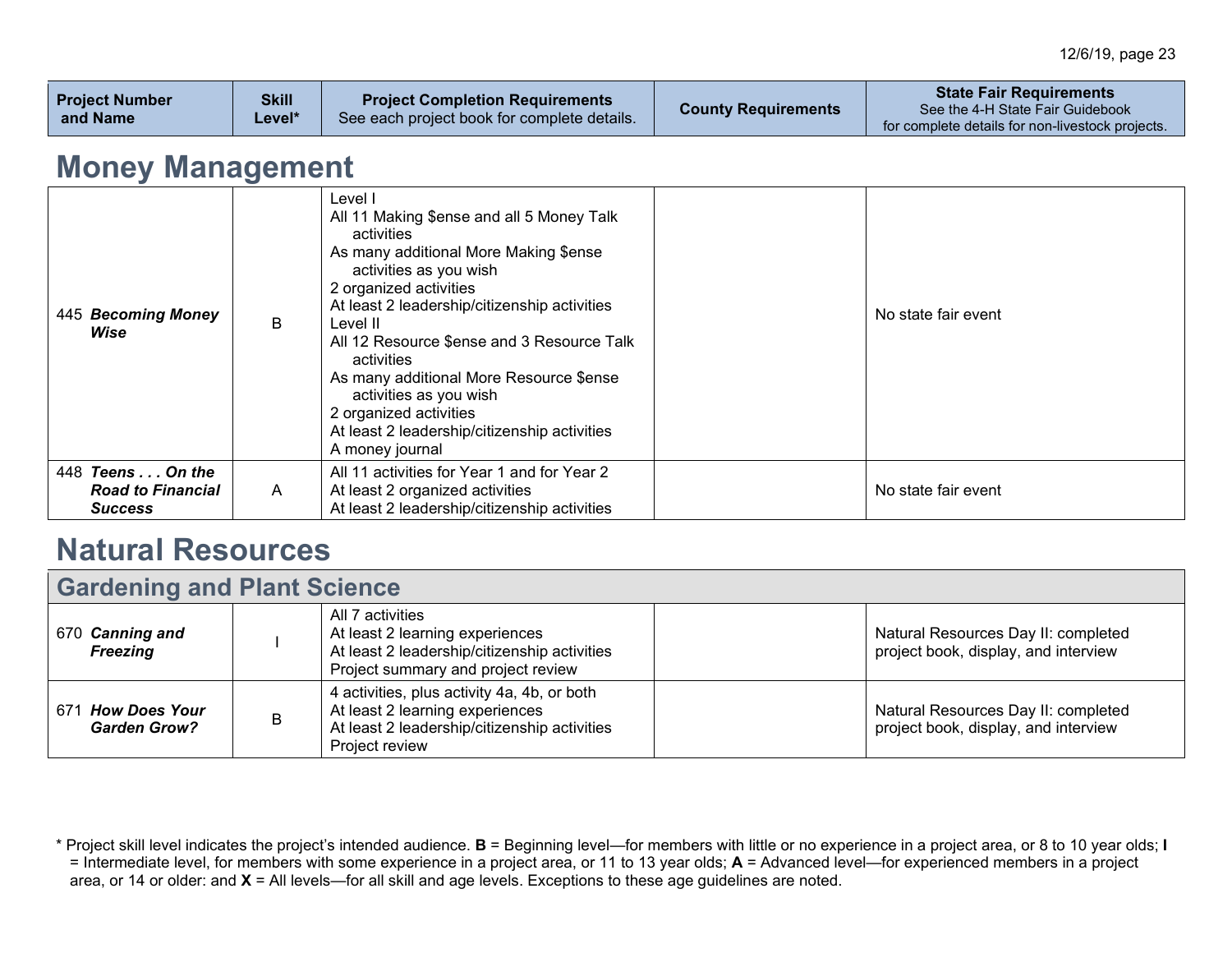| <b>Project Number</b><br>and Name      | <b>Skill</b><br>Level* | <b>Project Completion Requirements</b><br>See each project book for complete details.                                                                                                          | <b>County Requirements</b> | <b>State Fair Requirements</b><br>See the 4-H State Fair Guidebook<br>for complete details for non-livestock projects. |
|----------------------------------------|------------------------|------------------------------------------------------------------------------------------------------------------------------------------------------------------------------------------------|----------------------------|------------------------------------------------------------------------------------------------------------------------|
| 691 Grow Your Own<br><b>Vegetables</b> | B                      | All 11 activities (including growing<br>vegetables) and Talking It Over questions<br>At least 2 learning experiences<br>At least 2 leadership/citizenship activities<br>Project review         |                            | Natural Resources Day II: completed<br>project book, display, and interview                                            |
| 692 Growing with the<br><b>Seasons</b> |                        | All 9 activities (including growing vegetables)<br>and Talking It Over questions<br>At least 2 learning experiences<br>At least 2 leadership/citizenship activities<br>Project review          |                            | Natural Resources Day II: completed<br>project book, display, and interview                                            |
| <b>The Natural World</b>               |                        |                                                                                                                                                                                                |                            |                                                                                                                        |
| 611 Explore the<br><b>Outdoors</b>     | B                      | All 9 activities and Talking It Over questions<br>At least 2 learning experiences<br>At least 2 leadership/citizenship activities<br><b>Project Review</b>                                     |                            | Natural Resources Day II: completed<br>project book, display, and interview                                            |
| 612 Geology: Can<br>You Dig It?        | B                      | All 8 activities (including a collection display)<br>and Talking It Over questions<br>At least 2 learning experiences<br>At least 2 leadership/citizenship activities<br><b>Project Review</b> |                            | Natural Resources Day II: completed<br>project book, display, and interview                                            |
| 617 Exploring Ponds                    | A                      | All 9 activities and Talking It Over questions<br>At least 2 learning experiences<br>At least 2 leadership/citizenship activities<br>Project review                                            |                            | Natural Resources Day II: completed<br>project book, display, and interview                                            |
| 620 Why Trees Matter                   | B                      | All 6 activities<br>At least 2 learning experiences<br>At least 2 leadership/citizenship activities<br>Project review                                                                          |                            | Natural Resources Day II: completed<br>project book, display, and interview                                            |
| 621 Ohio Birds                         | X                      | All 5 interest areas<br>At least 2 learning experiences<br>At least 2 leadership/citizenship activities<br>Observe and record at least 20 different bird<br>species<br>One-page summary        |                            | Natural Resources Day II: completed<br>project book, display, and interview                                            |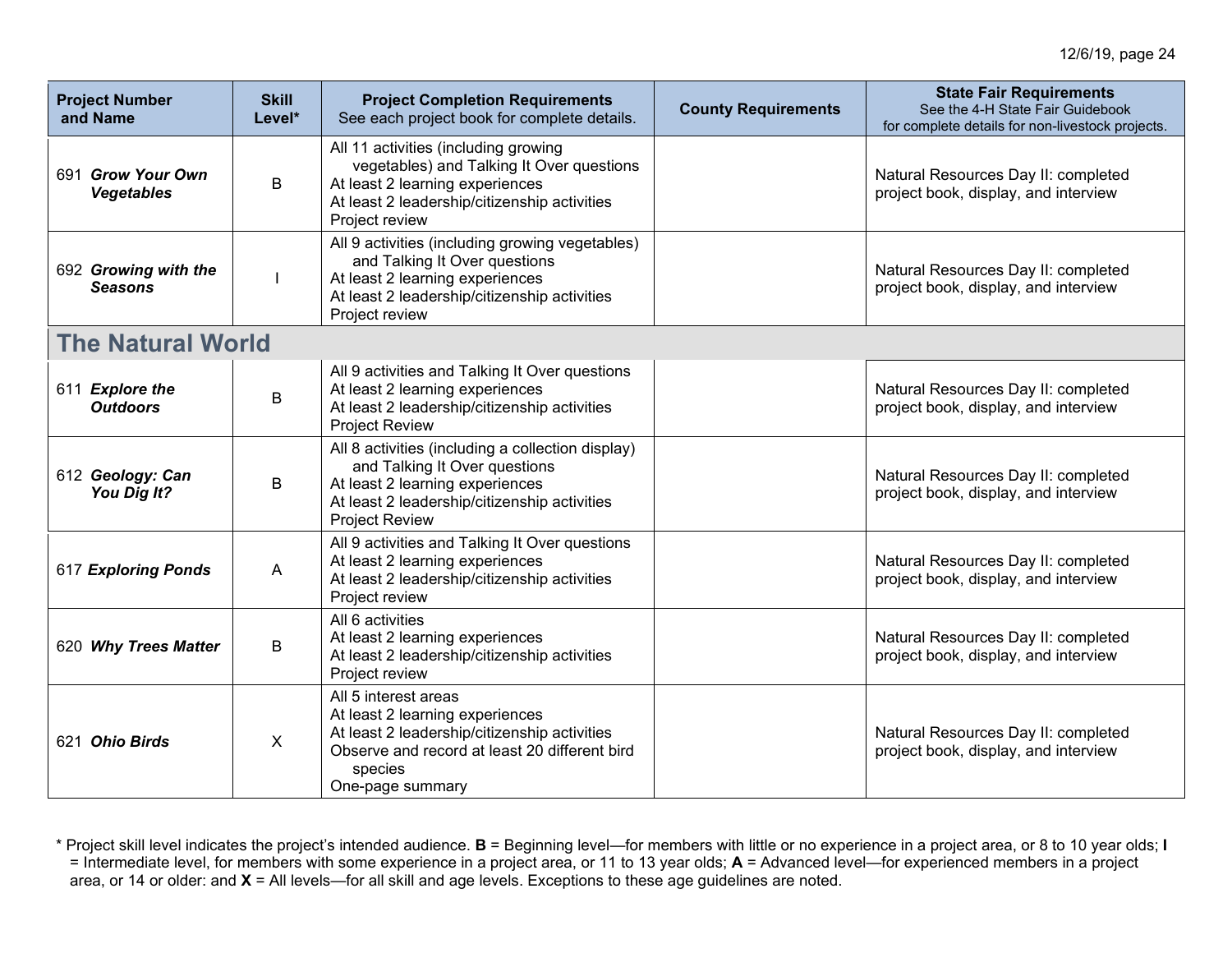| <b>Project Number</b><br>and Name                                          | <b>Skill</b><br>Level* | <b>Project Completion Requirements</b><br>See each project book for complete details.                                                                                                                                              | <b>County Requirements</b> | <b>State Fair Requirements</b><br>See the 4-H State Fair Guidebook<br>for complete details for non-livestock projects. |
|----------------------------------------------------------------------------|------------------------|------------------------------------------------------------------------------------------------------------------------------------------------------------------------------------------------------------------------------------|----------------------------|------------------------------------------------------------------------------------------------------------------------|
| 622 Trapping<br><b>Muskrats in Ohio</b>                                    |                        | All 7 activities<br>At least 3 learning experiences<br>At least 3 leadership/citizenship activities<br>2 of 3 projects for first year; 2 of 3 projects for<br>second year<br>A poster board                                        |                            | Natural Resources Day II: completed<br>project book, display, and interview                                            |
| 623 Outdoor<br><b>Adventurer:</b><br><b>Beginning</b><br><b>Fishing</b>    | B                      | All 8 activities, including Talking It Over<br>questions and the Fishing Log<br>At least 2 learning experiences<br>At least 2 leadership/citizenship activities<br>Project review                                                  |                            | Natural Resources Day II: completed<br>project book, display, and interview                                            |
| 624 Outdoor<br><b>Adventurer:</b><br><b>Intermediate</b><br><b>Fishing</b> |                        | All 11 activities, including Talking It Over<br>questions and the Fishing Log<br>At least 2 learning experiences<br>At least 2 leadership/citizenship activities<br>Project review                                                 |                            | Natural Resources Day II: completed<br>project book, display, and interview                                            |
| 641 Beekeeping<br><b>Project and</b><br><b>Record Book</b>                 | $\sf X$                | Set at least 3 project goals and objectives<br>At least 5 learning activities<br>At least 2 learning experiences<br>At least 2 leadership/citizenship activities<br>Colony Care and Management section<br><b>Beekeeping Record</b> |                            | Natural Resources Day II: completed<br>project book, display, and interview                                            |
| 644 Insect<br><b>Adventures 1</b>                                          | B                      | All 7 activities, including an insect collection<br>(30 specimens) and Talking It Over<br>questions<br>At least 2 learning experiences<br>At least 2 leadership/citizenship activities<br>Project review                           |                            | Natural Resources Day II: completed<br>project book, display, and interview                                            |
| 645 Insect<br><b>Adventures 2</b>                                          |                        | All 8 activities, including an insect collection<br>(40 specimens) and Talking It Over<br>questions<br>At least 2 learning experiences<br>At least 2 leadership/citizenship activities<br>Project review                           |                            | Natural Resources Day II: completed<br>project book, display, and interview                                            |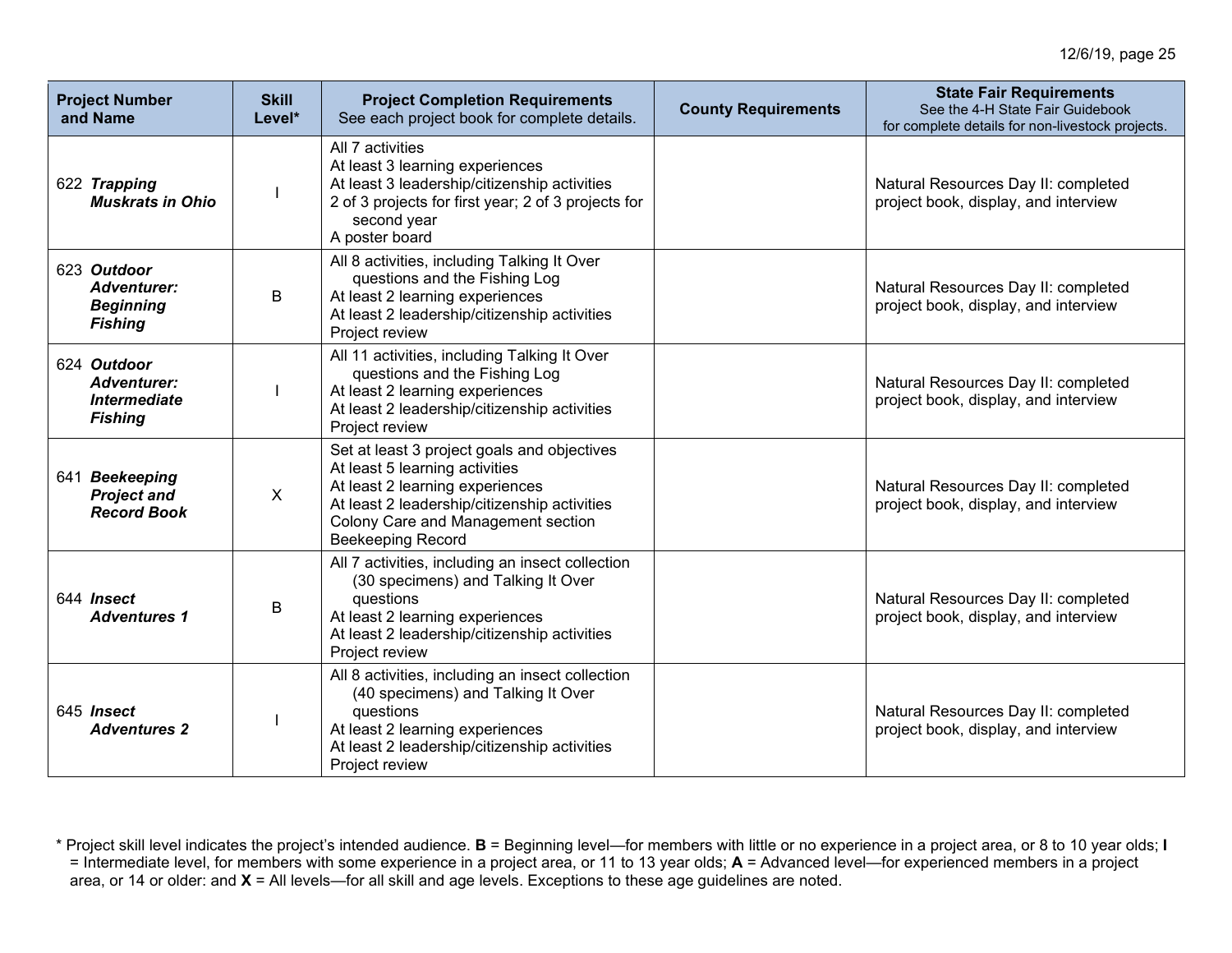| <b>Project Number</b><br>and Name        | <b>Skill</b><br>Level* | <b>Project Completion Requirements</b><br>See each project book for complete details.                                                                                                                                                                                          | <b>County Requirements</b> | <b>State Fair Requirements</b><br>See the 4-H State Fair Guidebook<br>for complete details for non-livestock projects. |
|------------------------------------------|------------------------|--------------------------------------------------------------------------------------------------------------------------------------------------------------------------------------------------------------------------------------------------------------------------------|----------------------------|------------------------------------------------------------------------------------------------------------------------|
| 646 Insect<br><b>Adventures 3</b>        | A                      | All 7 activities, including an insect collection<br>(50 specimens) and Talking It Over<br>questions<br>At least 2 learning experiences<br>At least 2 leadership/citizenship activities<br>Project review                                                                       |                            | Natural Resources Day II: completed<br>project book, display, and interview                                            |
| <b>Shooting Sports</b>                   |                        |                                                                                                                                                                                                                                                                                |                            |                                                                                                                        |
| 630 Safe Use of Guns                     | B                      | All 11 activities, including Talking It Over<br>questions<br>At least 2 learning experiences<br>At least 2 leadership/citizenship activities<br>Project review                                                                                                                 |                            | Natural Resources Day 1-Shooting<br>Sports: completed project book, display,<br>and interview                          |
| 631 Basic Archery                        | B                      | All 6 interest areas<br>At least 2 organized activities<br>At least 2 leadership/citizenship activities<br>Project review                                                                                                                                                      |                            | Natural Resources Day 1-Shooting<br>Sports: completed project book, display,<br>and interview                          |
| 750 Rifle Member<br><b>Record Book</b>   | $\mathsf{X}$           | All project book activities, including planning,<br>setting goals, identifying parts, practicing<br>safety, record keeping, evaluation, and<br>more<br>Must be 4-H age 9 and enrolled in a Shooting<br>Sports program under the direction of a<br>certified rifle instructor   |                            | Natural Resources Day 1-Shooting<br>Sports: completed project book, display,<br>and interview                          |
| 751 Archery Member<br><b>Record Book</b> | X                      | All project book activities, including planning,<br>setting goals, identifying parts, practicing<br>safety, record keeping, evaluation, and<br>more<br>Must be 4-H age 9 and enrolled in a Shooting<br>Sports program under the direction of a<br>certified archery instructor |                            | Natural Resources Day 1-Shooting<br>Sports: completed project book, display,<br>and interview                          |

<sup>\*</sup> Project skill level indicates the project's intended audience. **B** = Beginning level—for members with little or no experience in a project area, or 8 to 10 year olds; **I** = Intermediate level, for members with some experience in a project area, or 11 to 13 year olds; **A** = Advanced level—for experienced members in a project area, or 14 or older: and **X** = All levels—for all skill and age levels. Exceptions to these age guidelines are noted.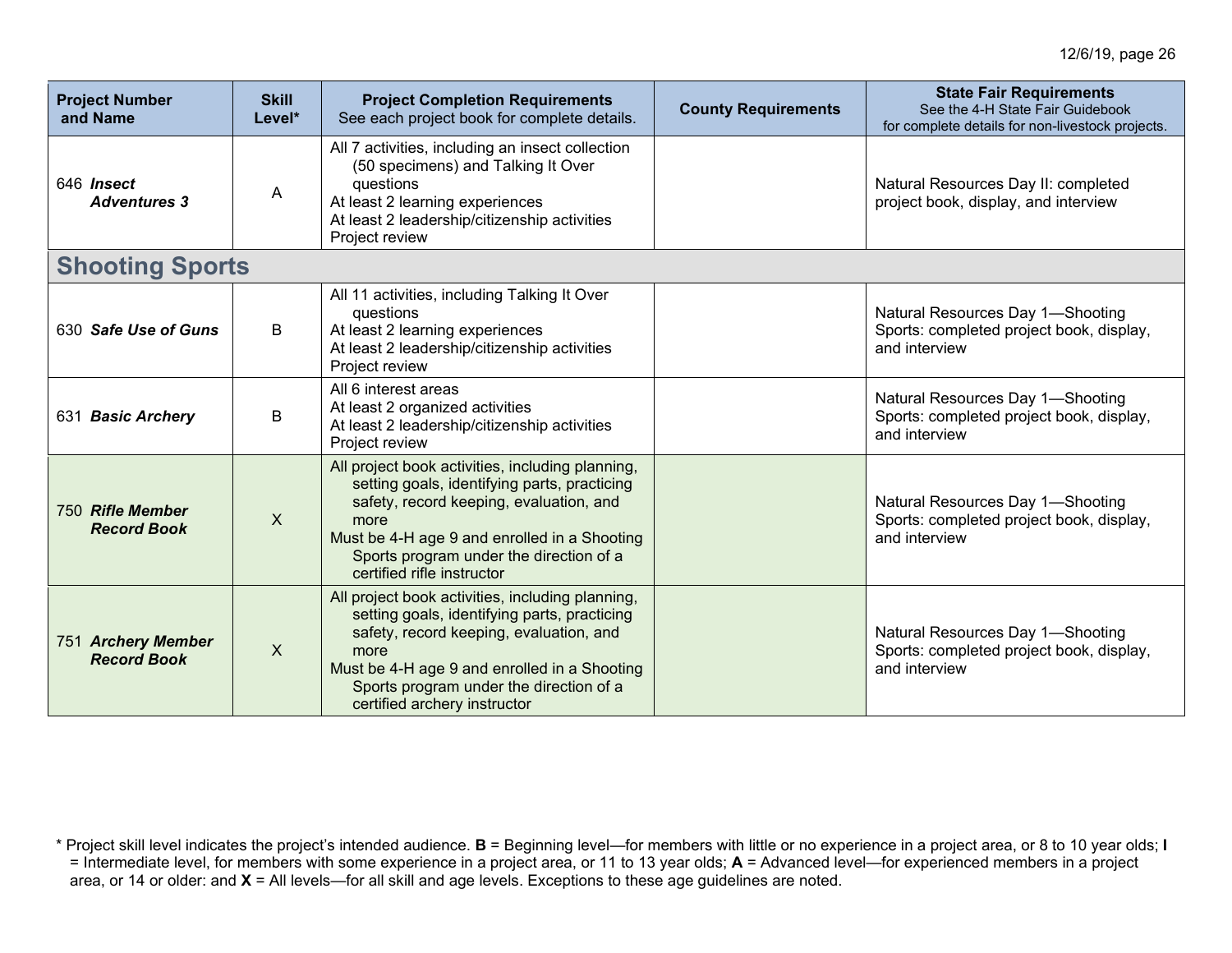| <b>Project Number</b><br>and Name                               | <b>Skill</b><br>Level* | <b>Project Completion Requirements</b><br>See each project book for complete details.                                                                                                                                                                                                                                                                                       | <b>County Requirements</b> | <b>State Fair Requirements</b><br>See the 4-H State Fair Guidebook<br>for complete details for non-livestock projects. |
|-----------------------------------------------------------------|------------------------|-----------------------------------------------------------------------------------------------------------------------------------------------------------------------------------------------------------------------------------------------------------------------------------------------------------------------------------------------------------------------------|----------------------------|------------------------------------------------------------------------------------------------------------------------|
| 752 Shotgun Member<br><b>Record Book</b>                        | $\mathsf{X}$           | All project book activities, including planning,<br>setting goals, identifying parts, practicing<br>safety, record keeping, evaluation, and<br>more<br>Must be 4-H age 9 and enrolled in a Shooting<br>Sports program under the direction of a<br>certified shotgun instructor                                                                                              |                            | Natural Resources Day 1-Shooting<br>Sports: completed project book, display,<br>and interview                          |
| 753 Pistol Member<br><b>Record Book</b>                         | $\mathsf{X}$           | All project book activities, including planning,<br>setting goals, identifying parts, practicing<br>safety, record keeping, evaluation, and<br>more<br>Must be 4-H age 9 and enrolled in a Shooting<br>Sports program under the direction of a<br>certified pistol instructor                                                                                               |                            | Natural Resources Day 1-Shooting<br>Sports: completed project book, display,<br>and interview                          |
| 754 Hunting and<br><b>Wildlife Member</b><br><b>Record Book</b> | X                      | All project book activities, including planning,<br>setting goals, identifying parts, practicing<br>safety, record keeping, evaluation, and<br>more<br>Must be 4-H age 9 and enrolled in a Shooting<br>Sports program under the direction of a<br>certified hunting/wildlife instructor                                                                                     |                            | Natural Resources Day 1-Shooting<br>Sports: completed project book, display,<br>and interview                          |
| 755 Muzzleloader<br><b>Member Record</b><br><b>Book</b>         | $\sf X$                | All project book activities, including planning,<br>setting goals, identifying parts, practicing<br>safety, record keeping, evaluation, and<br>more<br>Must be 4-H age 9 and enrolled in a Shooting<br>Sports program under the direction of a<br>certified muzzleloader instructor; a<br>previously completed rifle, pistol, or<br>shotgun project is strongly recommended |                            | Natural Resources Day 1-Shooting<br>Sports: completed project book, display,<br>and interview                          |
| 756 Living History<br><b>Member Record</b><br>Book              | X                      | All project book activities, including planning,<br>setting goals, record keeping, evaluation,<br>and more<br>Must be 4-H age 9 and enrolled in a Shooting<br>Sports program under the direction of a<br>certified shooting sports living history<br>instructor                                                                                                             |                            | Natural Resources Day 1-Shooting<br>Sports: completed project book, display,<br>and interview                          |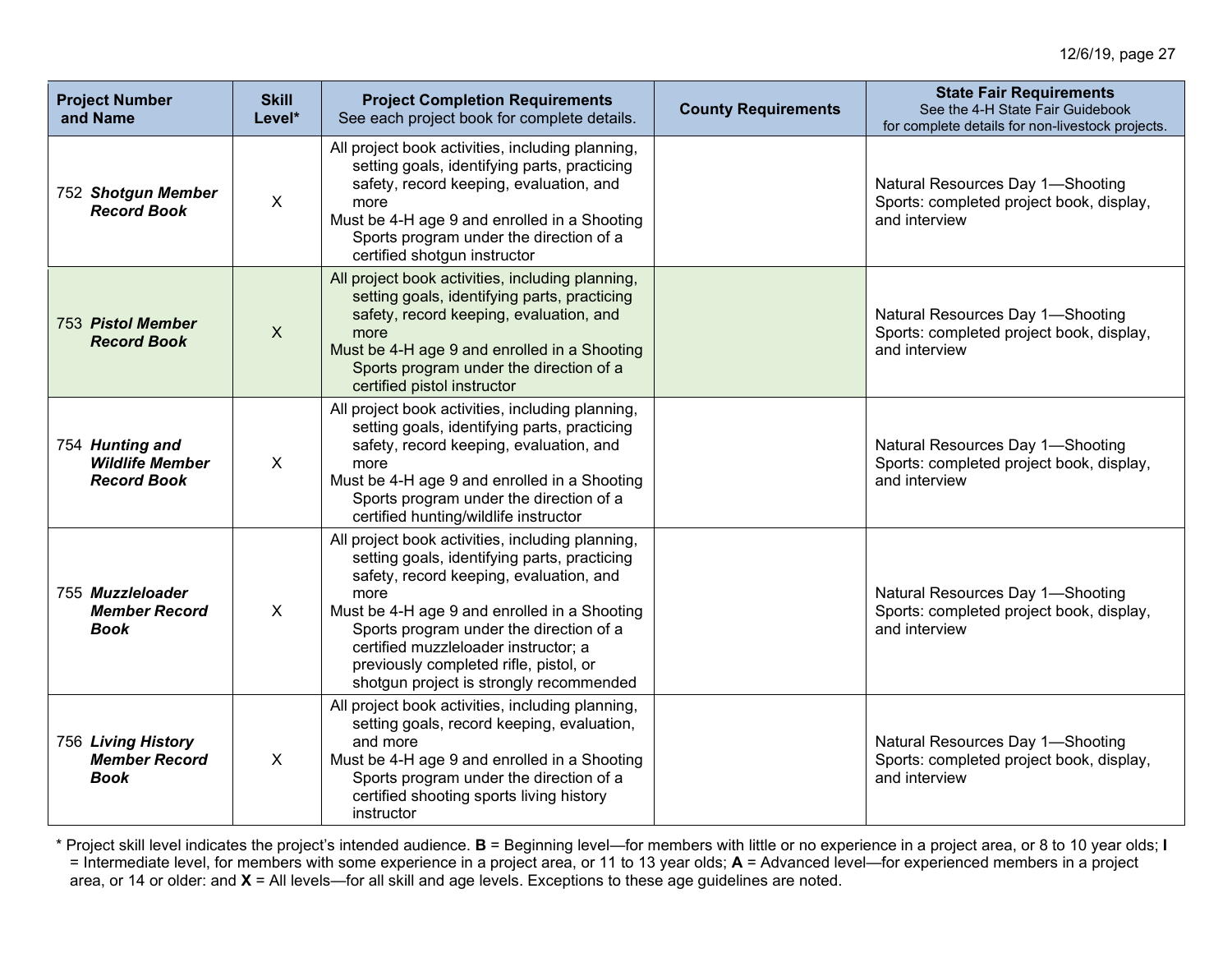| <b>Project Number</b><br>and Name                                          | <b>Skill</b><br>Level* | <b>Project Completion Requirements</b><br>See each project book for complete details.                                                                                                                                                                                                                                                                                                                                                                                                                                | <b>County Requirements</b> | <b>State Fair Requirements</b><br>See the 4-H State Fair Guidebook<br>for complete details for non-livestock projects. |
|----------------------------------------------------------------------------|------------------------|----------------------------------------------------------------------------------------------------------------------------------------------------------------------------------------------------------------------------------------------------------------------------------------------------------------------------------------------------------------------------------------------------------------------------------------------------------------------------------------------------------------------|----------------------------|------------------------------------------------------------------------------------------------------------------------|
| 757 Crossbow<br><b>Member Record</b><br><b>Book</b>                        | X.                     | All project book activities, including planning,<br>setting goals, identifying parts, practicing<br>safety, record keeping, evaluation, and<br>more<br>Must be 4-H age 9 and enrolled in a Shooting<br>Sports program under the direction of a<br>certified crossbow instructor                                                                                                                                                                                                                                      |                            | Natural Resources Day 1-Shooting<br>Sports: completed project book, display,<br>and interview                          |
| 758 Western Heritage<br><b>Project: Youth</b><br><b>Activity Guide 1-3</b> | I, A                   | Progress through levels 1-3 by creating a<br>project notebook; setting and working to<br>accomplish three goals per level;<br>completing at least one required and<br>three elective activities for each sub-level<br>(Historical Inquiry, Firearms and Shooting,<br>and Clothing and Accoutrements); and<br>completing a shooting requirement. See<br>project book for details.<br>Must be 4-H age 9 and enrolled in a Shooting<br>Sports program under the direction of a<br>certified Western heritage instructor |                            | Natural Resources Day 1-Shooting<br>Sports: completed project book, display,<br>and interview                          |

# **Science, Technology, Engineering, and Math (STEM)**

| <b>Aerospace Science</b>                         |                     |                                                                                                                                                                                             |  |                                                             |
|--------------------------------------------------|---------------------|---------------------------------------------------------------------------------------------------------------------------------------------------------------------------------------------|--|-------------------------------------------------------------|
| 501 Rockets Away (2-<br>Liter Bottle<br>Rockets) | В                   | All 3 interest areas<br>At least 2 organized project activities<br>At least 2 leadership/citizenship activities<br>Build and launch a 2-liter bottle rocket<br>Project review               |  | STEM Day: completed project book,<br>display, and interview |
| 502 Science Fun with<br><b>Flight</b>            | B, ages<br>$9 - 14$ | All 7 interest areas<br>At least 2 learning experiences<br>At least 2 leadership/citizenship activities<br>Build a glider or flyer, or a plastic model<br>airplane or jet<br>Project review |  | STEM Day: completed project book,<br>display, and interview |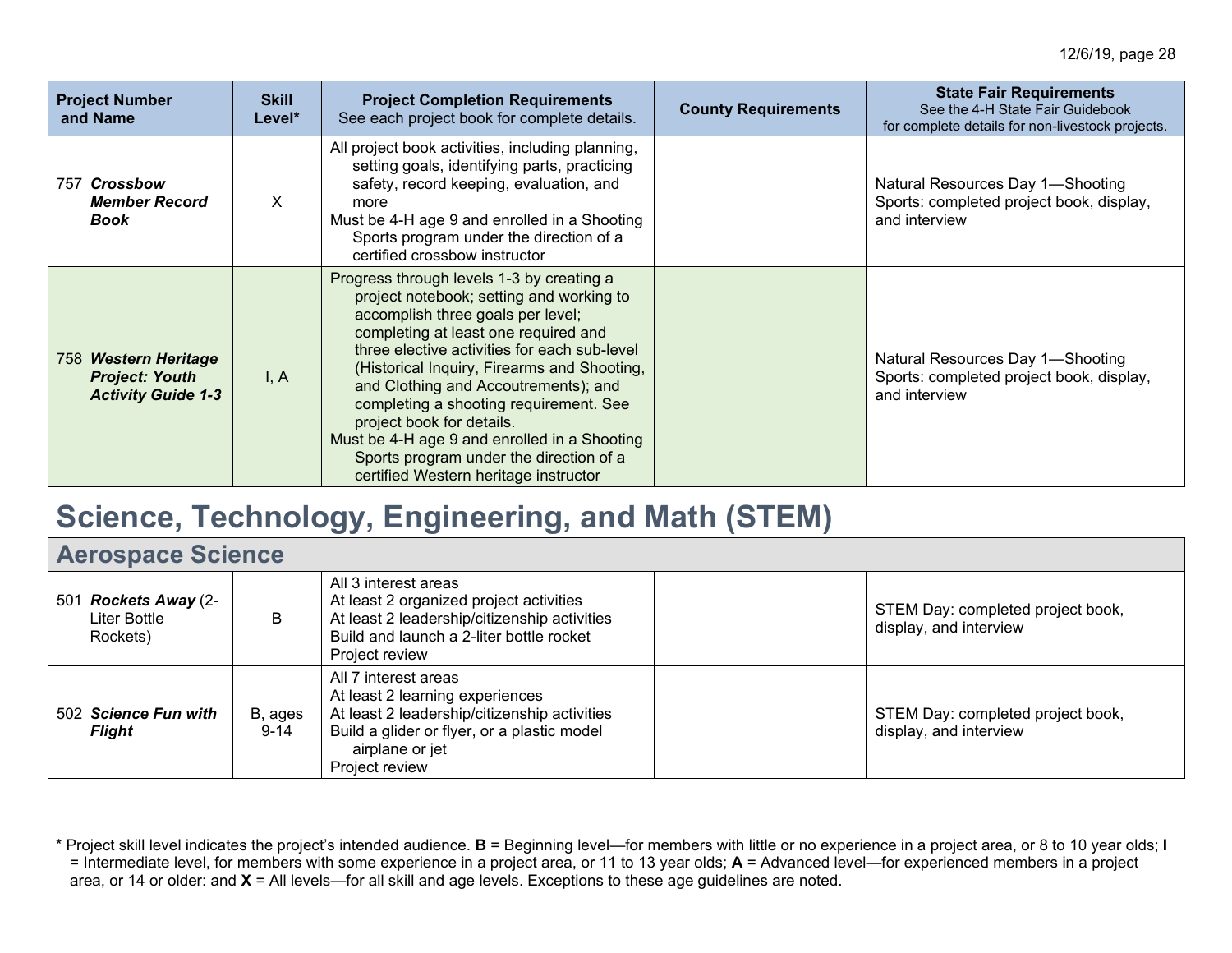| <b>Project Number</b><br>and Name                 | <b>Skill</b><br>Level* | <b>Project Completion Requirements</b><br>See each project book for complete details.                                                                                                           | <b>County Requirements</b> | <b>State Fair Requirements</b><br>See the 4-H State Fair Guidebook<br>for complete details for non-livestock projects. |
|---------------------------------------------------|------------------------|-------------------------------------------------------------------------------------------------------------------------------------------------------------------------------------------------|----------------------------|------------------------------------------------------------------------------------------------------------------------|
| 503 Rockets Away<br>(Solid-Fuel Model<br>Rockets) | B                      | All 3 interest areas<br>At least 2 organized project activities<br>At least 2 leadership/citizenship activities<br>Build and launch a solid-fuel model rocket<br>from a kit<br>Project review   |                            | STEM Day: completed project book,<br>display, and interview                                                            |
| 503M Solid-Fuel<br><b>Rocketry Master</b>         | A                      | One major solid-fuel rocketry project<br>At least 2 learning experiences<br>At least 2 citizenship activities<br>Project records including interview, budget,<br>and photos<br>Judging activity |                            | STEM Day: completed project book,<br>display, and interview                                                            |
| <b>All-Terrain Vehicles (ATV)</b>                 |                        |                                                                                                                                                                                                 |                            |                                                                                                                        |
| 555 ATV Safety                                    | $\sf X$                | Safety pledge<br>All 9 activities<br>Practice pages<br>Practice and riding record<br>At least 2 learning experiences<br>At least 2 leadership/citizenship activities                            |                            | No state fair event                                                                                                    |
| <b>Bicycle</b>                                    |                        |                                                                                                                                                                                                 |                            |                                                                                                                        |
| 517 Bicycling for Fun,<br>Level I                 | B                      | At least 7 activities per year<br>Complete the Bicycling For Fun Achievement<br>Program on second year<br>Complete Project Goals, Before and After,<br>and Project Highlights sections          |                            | No state fair event                                                                                                    |
| 518 Wheels in Motion,<br>Level <sub>2</sub>       |                        | At least 7 activities per year<br>Complete the Bicycling for Fun Achievement<br>Program on second year<br>Complete Project Goals, Before and After,<br>and Project Highlights sections          |                            | No state fair event                                                                                                    |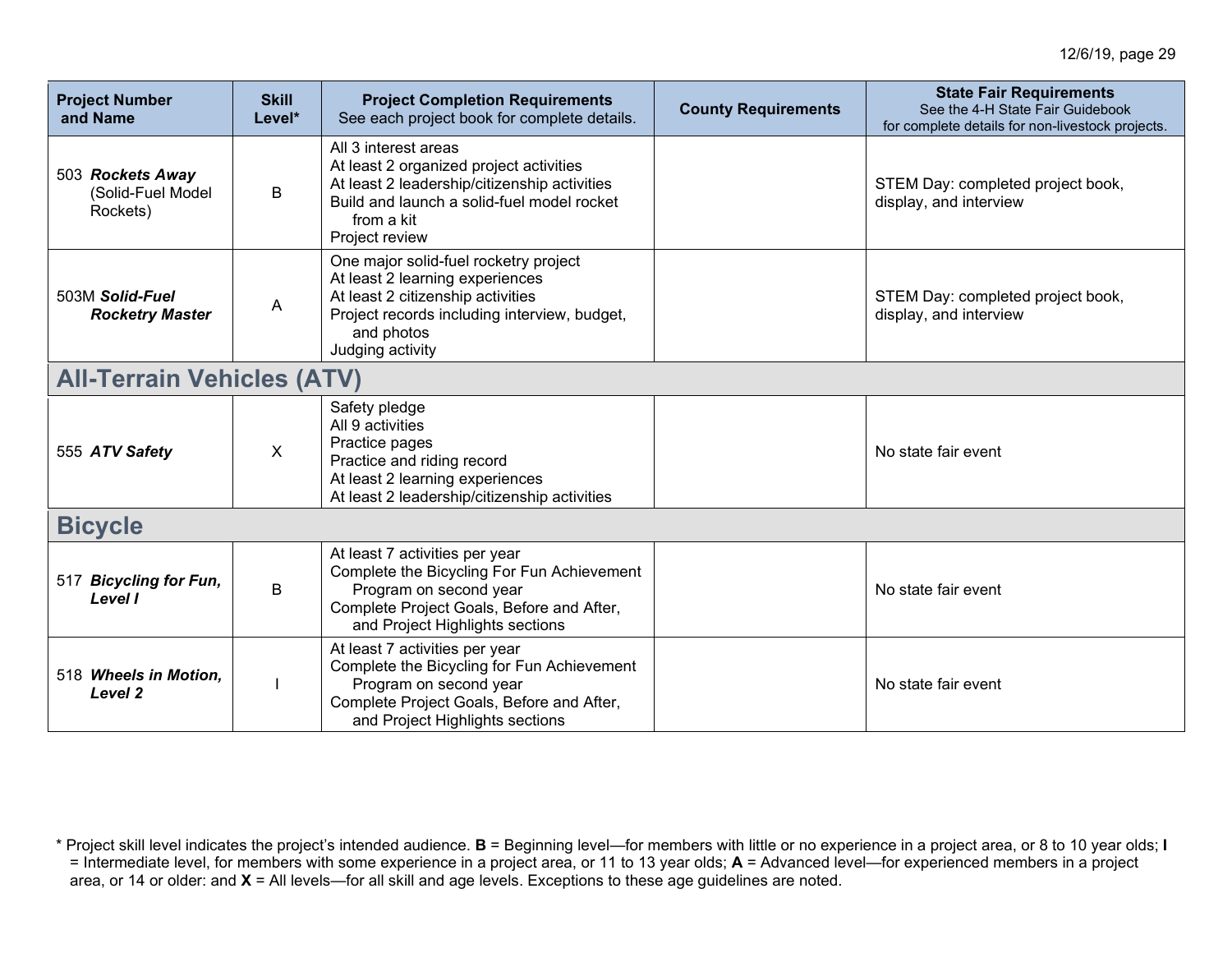| <b>Project Number</b><br>and Name                          | <b>Skill</b><br>Level* | <b>Project Completion Requirements</b><br>See each project book for complete details.                                                                                        | <b>County Requirements</b> | <b>State Fair Requirements</b><br>See the 4-H State Fair Guidebook<br>for complete details for non-livestock projects. |  |  |
|------------------------------------------------------------|------------------------|------------------------------------------------------------------------------------------------------------------------------------------------------------------------------|----------------------------|------------------------------------------------------------------------------------------------------------------------|--|--|
| <b>Chemistry</b>                                           |                        |                                                                                                                                                                              |                            |                                                                                                                        |  |  |
| 493 Science Fun with<br><b>Kitchen</b><br><b>Chemistry</b> | B                      | All 11 experiments<br>At least 2 learning experiences<br>At least 2 leadership/citizenship activities<br>Project review                                                      |                            | STEM Day: completed project book,<br>display, and interview                                                            |  |  |
| <b>Electricity</b>                                         |                        |                                                                                                                                                                              |                            |                                                                                                                        |  |  |
| 527 Magic of<br><b>Electricity, Level</b>                  | B                      | At least 7 activities per year (3 main activities<br>and 4 Brain Boosters)<br>At least 2 leadership experiences<br><b>Planning Guide</b>                                     |                            | Engineering Excitement Day: completed<br>project book, display, and interview                                          |  |  |
| 528 Investigating<br><b>Electricity, Level</b>             |                        | At least 7 activities per year (3 Required<br>Activities and 4 Brain Boosters)<br>At least 2 leadership experiences<br><b>Planning Guide</b>                                 |                            | Engineering Excitement Day: completed<br>project book, display, and interview                                          |  |  |
| 529 Wired for Power.<br>Level 3                            |                        | At least 7 activities per year (3 Required<br>Activities and 4 Brain Boosters)<br>At least 2 leadership experiences<br><b>Planning Guide</b>                                 |                            | Engineering Excitement Day: completed<br>project book, display, and interview                                          |  |  |
| 530 Entering<br><b>Electronics, Level</b><br>4             | A                      | At least 7 activities per year (3 Required<br>Activities and 4 Brain Boosters)<br>At least 2 leadership experiences<br><b>Planning Guide</b>                                 |                            | Engineering Excitement Day: completed<br>project book, display, and interview                                          |  |  |
| 531 Science Fun with<br><b>Electricity</b>                 | B                      | All interest areas<br>Experiments and journals for each interest<br>area<br>At least 2 project activities<br>At least 2 leadership/citizenship activities<br>Project summary |                            | Engineering Excitement Day: completed<br>project book, display, and interview                                          |  |  |
| <b>Energy</b>                                              |                        |                                                                                                                                                                              |                            |                                                                                                                        |  |  |
| 550 Young Engineers<br>in Solar Energy                     |                        | All 9 activities and all of the Talking It Over<br>questions<br>At least 2 learning experiences<br>At least 2 leadership/citizenship activities<br>Project review            |                            | STEM Day: completed project book,<br>display, and interview                                                            |  |  |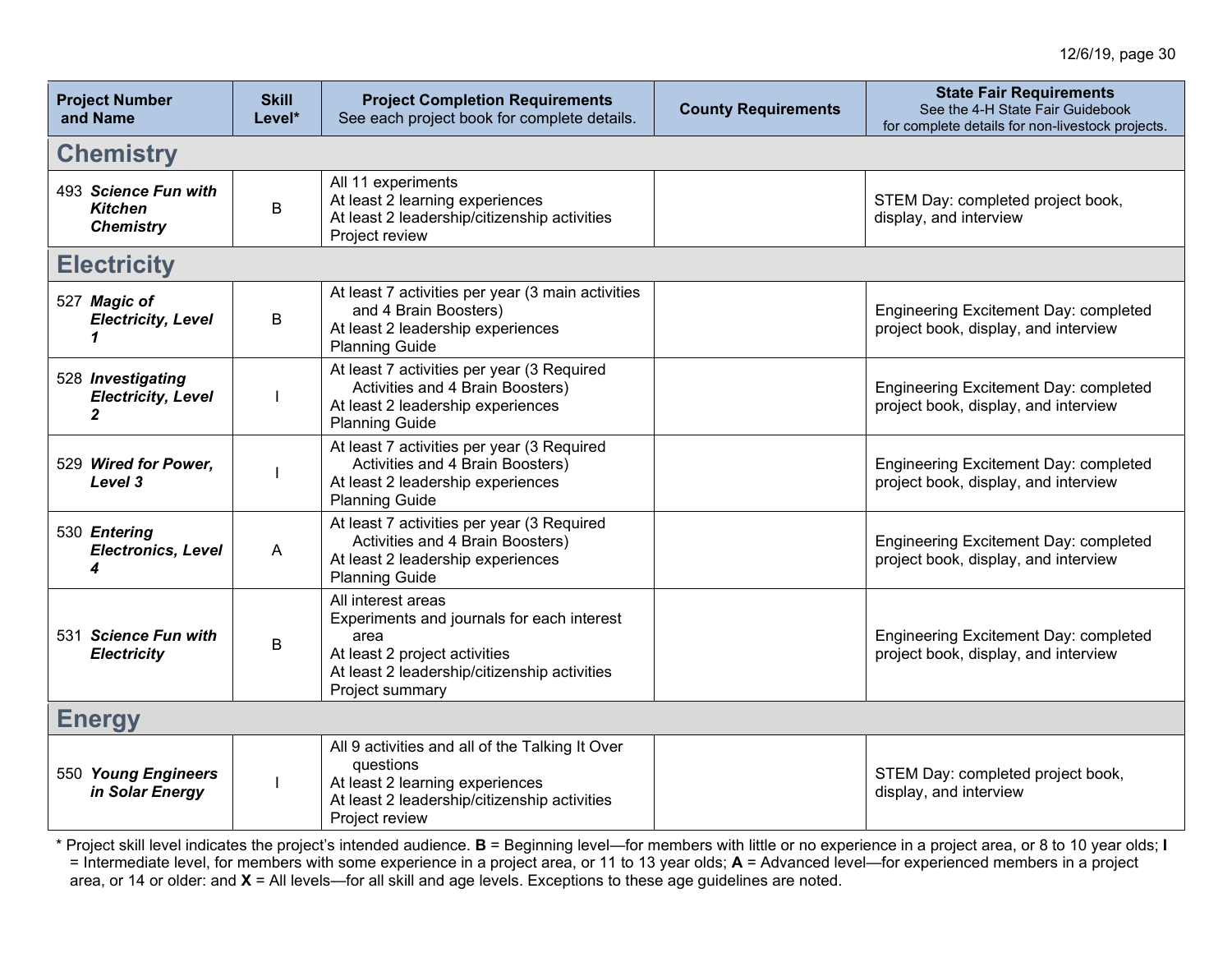| <b>Project Number</b><br>and Name                                                     | <b>Skill</b><br>Level*                    | <b>Project Completion Requirements</b><br>See each project book for complete details.                                                                                                             | <b>County Requirements</b> | <b>State Fair Requirements</b><br>See the 4-H State Fair Guidebook<br>for complete details for non-livestock projects. |  |  |
|---------------------------------------------------------------------------------------|-------------------------------------------|---------------------------------------------------------------------------------------------------------------------------------------------------------------------------------------------------|----------------------------|------------------------------------------------------------------------------------------------------------------------|--|--|
| <b>Food Science</b>                                                                   |                                           |                                                                                                                                                                                                   |                            |                                                                                                                        |  |  |
| 490 Science Fun with<br><b>Dairy Foods: The</b><br>Case of the<br><b>Missing Milk</b> | B                                         | All 6 activities<br>At least 2 learning experiences<br>At least 2 leadership/citizenship activities<br>Project review                                                                             |                            | STEM Day: completed project book,<br>display, and interview                                                            |  |  |
|                                                                                       | <b>Electric Radio-Controlled Vehicles</b> |                                                                                                                                                                                                   |                            |                                                                                                                        |  |  |
| 504 Electric Radio-<br><b>Controlled</b><br><b>Vehicles</b>                           |                                           | All 10 activities and 3 records<br>Safety checklist<br>At least 2 learning experiences<br>At least 2 leadership/citizenship activities<br>Project review                                          |                            | No state fair event                                                                                                    |  |  |
| <b>Knots</b>                                                                          |                                           |                                                                                                                                                                                                   |                            |                                                                                                                        |  |  |
| 540 Not Just Knots                                                                    | X                                         | All 17 activities (including a capstone project)<br>and all of the Talking It Over questions<br>At least 2 learning experiences<br>At least 2 leadership/citizenship activities<br>Project review |                            | Engineering Excitement Day: completed<br>project book, display, and interview                                          |  |  |
| <b>Physics</b>                                                                        |                                           |                                                                                                                                                                                                   |                            |                                                                                                                        |  |  |
| <b>Science Fun</b><br>500<br>with Physics                                             | B                                         | All 12 experiments<br>At least 2 learning experiences<br>At least 2 leadership/citizenship activities<br><b>Project Review</b>                                                                    |                            | STEM Day: completed project book,<br>display, and interview                                                            |  |  |

<sup>\*</sup> Project skill level indicates the project's intended audience. **B** = Beginning level—for members with little or no experience in a project area, or 8 to 10 year olds; **I** = Intermediate level, for members with some experience in a project area, or 11 to 13 year olds; **A** = Advanced level—for experienced members in a project area, or 14 or older: and **X** = All levels—for all skill and age levels. Exceptions to these age guidelines are noted.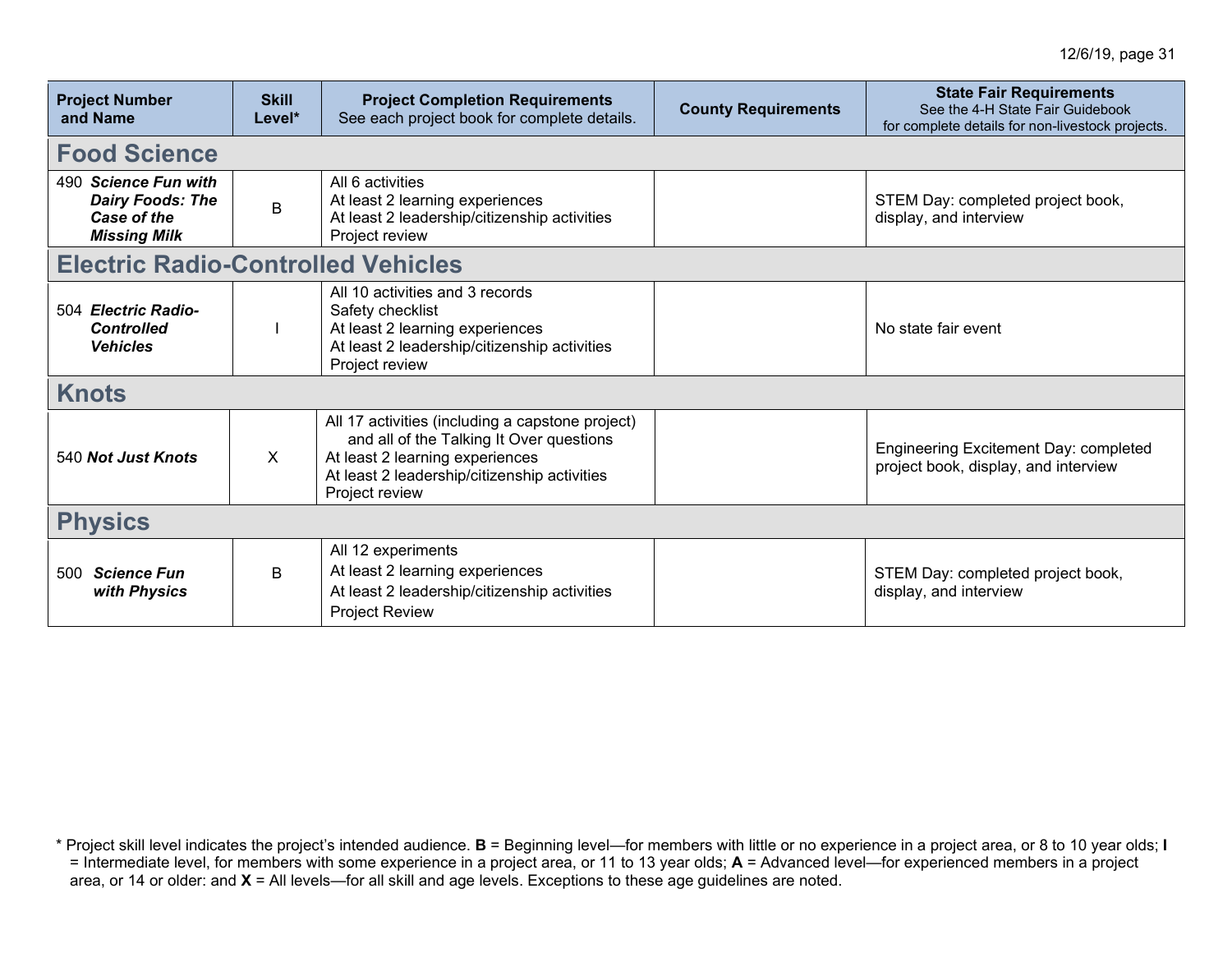| <b>Project Number</b><br>and Name      | <b>Skill</b><br>Level* | <b>Project Completion Requirements</b><br>See each project book for complete details.                                                                                                | <b>County Requirements</b> | <b>State Fair Requirements</b><br>See the 4-H State Fair Guidebook<br>for complete details for non-livestock projects.                                                                                                                                                                                                                                                                                                                                                 |
|----------------------------------------|------------------------|--------------------------------------------------------------------------------------------------------------------------------------------------------------------------------------|----------------------------|------------------------------------------------------------------------------------------------------------------------------------------------------------------------------------------------------------------------------------------------------------------------------------------------------------------------------------------------------------------------------------------------------------------------------------------------------------------------|
| <b>Robotics</b>                        |                        |                                                                                                                                                                                      |                            |                                                                                                                                                                                                                                                                                                                                                                                                                                                                        |
| 507 Robotics 1 with<br>EV <sub>3</sub> |                        | All 12 activities and Talking It Over questions<br>At least 2 learning experiences<br>At least 2 leadership/citizenship activities<br>Project review                                 |                            | STEM Day - completed project book,<br>display and interview. In addition to the<br>interview, contestants will demonstrate<br>their LEGO EV3 robot's ability to complete<br>three or more of the tasks identified in<br>Activity 12 of the 4-H 507 project book in<br>less than 10 minutes. Contestants are<br>required to bring their own test surface on<br>which to demonstrate their robot's<br>completion of these tasks along with a<br>printout of the program. |
| 508 Robotics 2: EV3N<br><b>More</b>    | A                      | All 7 activities and Talking It Over questions<br>At least 2 learning experiences<br>At least 2 leadership/citizenship activities<br>Project review                                  |                            | STEM Day - completed project book,<br>display and interview. Contestants are<br>required to bring their own test surface to<br>demonstrate their robot's completion of a<br>task of their choosing (in less than 10<br>minutes) along with a printout of the<br>program.                                                                                                                                                                                               |
| 512M Robotics<br><b>Master</b>         | A                      | One major robotics project<br>At least 2 learning experiences<br>At least 2 citizenship activities<br>Project records including interview, budget,<br>and photos<br>Judging activity |                            | STEM Day: completed project book,<br>display, interview, and tasks. Contestants<br>are required to bring their own test surface<br>to demonstrate their robot's completion of a<br>task of their choosing along with a printout<br>of the program.                                                                                                                                                                                                                     |
| <b>Small Engines and Lawn Care</b>     |                        |                                                                                                                                                                                      |                            |                                                                                                                                                                                                                                                                                                                                                                                                                                                                        |
| 541 Crank It Up, Level                 | B                      | At least 7 activities each year in either main<br>activities sections or Race Ahead sections<br><b>Planning Guide</b>                                                                |                            | Engineering Excitement Day: completed<br>project book, display, and interview                                                                                                                                                                                                                                                                                                                                                                                          |
| 542 Warm It Up, Level<br>2             |                        | At least 7 activities each year in either main<br>activities sections or Race Ahead sections<br><b>Planning Guide</b>                                                                |                            | Engineering Excitement Day: completed<br>project book, display, and interview                                                                                                                                                                                                                                                                                                                                                                                          |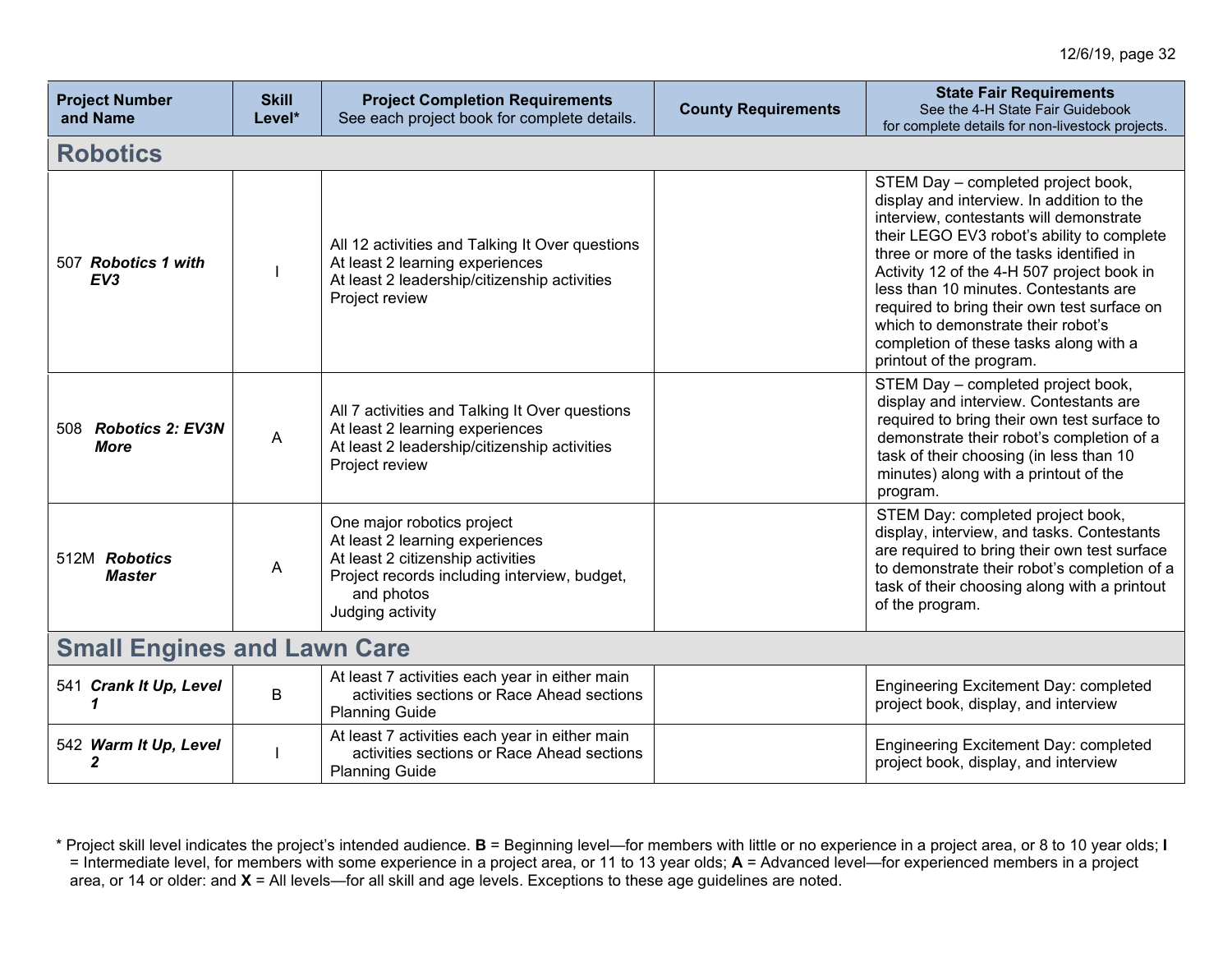| <b>Project Number</b><br>and Name                                                                                         | <b>Skill</b><br>Level* | <b>Project Completion Requirements</b><br>See each project book for complete details.                                                                                                                                                                                      | <b>County Requirements</b>                                                                                         | <b>State Fair Requirements</b><br>See the 4-H State Fair Guidebook<br>for complete details for non-livestock projects.                                                                                          |
|---------------------------------------------------------------------------------------------------------------------------|------------------------|----------------------------------------------------------------------------------------------------------------------------------------------------------------------------------------------------------------------------------------------------------------------------|--------------------------------------------------------------------------------------------------------------------|-----------------------------------------------------------------------------------------------------------------------------------------------------------------------------------------------------------------|
| 543 Tune It Up, Level<br>3                                                                                                | Α                      | At least 7 activities each year in either main<br>activities sections or Race Ahead sections<br><b>Planning Guide</b>                                                                                                                                                      |                                                                                                                    | Engineering Excitement Day: completed<br>project book, display, and interview                                                                                                                                   |
| <b>Tractor and Machinery Operation</b>                                                                                    |                        |                                                                                                                                                                                                                                                                            |                                                                                                                    |                                                                                                                                                                                                                 |
| 551 Starting Up:<br><b>Getting to Know</b><br>Your Tractor,<br><b>Level A</b>                                             | B                      | Complete all activities                                                                                                                                                                                                                                                    | Participate in Tractor<br><b>Certification Program</b><br>(optional)<br>Participate in Tractor Rodeo<br>(optional) | Mechanical Principles - Tractor Day: written<br>exam, parts identification, interview,<br>obstacle course, two- and four-wheel<br>driving events                                                                |
| 552 Tractor<br><b>Operations:</b><br><b>Gearing Up for</b><br>Safety, Level B                                             |                        | Complete all activities                                                                                                                                                                                                                                                    | Participate in Tractor<br><b>Certification Program</b><br>(optional)<br>Participate in Tractor Rodeo<br>(optional) | Mechanical Principles - Tractor Day: written<br>exam, parts identification, interview,<br>obstacle course, two- and four-wheel<br>driving events                                                                |
| 553 Moving Out:<br><b>Learning About</b><br><b>Your Tractor and</b><br>Farm Machinery,<br>Level C                         |                        | Complete all activities                                                                                                                                                                                                                                                    | Participate in Tractor<br><b>Certification Program</b><br>(optional)<br>Participate in Tractor Rodeo<br>(optional) | Mechanical Principles - Tractor Day: written<br>exam, parts identification, interview,<br>obstacle course, two- and four-wheel<br>driving events                                                                |
| 554 Learning More:<br><b>Learning About</b><br><b>Agricultural</b><br><b>Tractors and</b><br><b>Equipment, Level</b><br>D | A                      | Complete all activities                                                                                                                                                                                                                                                    | Participate in Tractor<br><b>Certification Program</b><br>(optional)<br>Participate in Tractor Rodeo<br>(optional) | Mechanical Principles - Tractor Day: written<br>exam, parts identification, interview,<br>obstacle course, two- and four-wheel<br>driving events                                                                |
| Welding                                                                                                                   |                        |                                                                                                                                                                                                                                                                            |                                                                                                                    |                                                                                                                                                                                                                 |
| 573 Arcs and Sparks                                                                                                       |                        | Recommended number of areas, building<br>skills, and developing knowledge<br>questions for your year<br>At least 2 organized project activities<br>At least 2 leadership/citizenship activities<br>Build at least 2 weldments/or other items in<br>book<br>One-page report |                                                                                                                    | Engineering-Welding Day: completed<br>project book, appropriate gear, other<br>equipment and/or supplies, and welding<br>project<br>NOTE: All projects must be done using<br>Shielded Metal Arc Welding (SMAW). |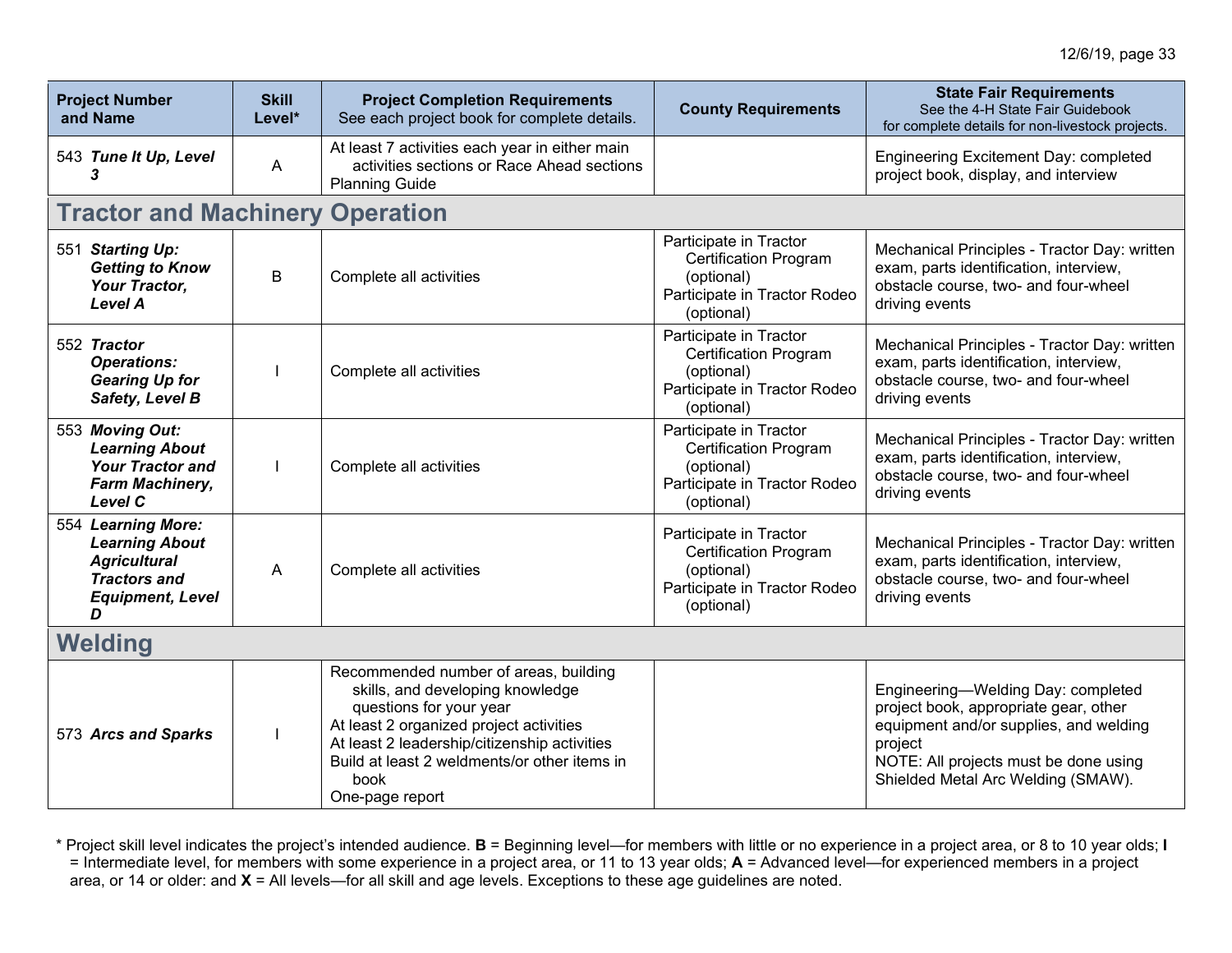| <b>Project Number</b><br>and Name          | <b>Skill</b><br>Level* | <b>Project Completion Requirements</b><br>See each project book for complete details.                                                                                                   | <b>County Requirements</b> | <b>State Fair Requirements</b><br>See the 4-H State Fair Guidebook<br>for complete details for non-livestock projects.                                                                                                 |
|--------------------------------------------|------------------------|-----------------------------------------------------------------------------------------------------------------------------------------------------------------------------------------|----------------------------|------------------------------------------------------------------------------------------------------------------------------------------------------------------------------------------------------------------------|
| Woodworking                                |                        |                                                                                                                                                                                         |                            |                                                                                                                                                                                                                        |
| 556 Measuring Up,<br>Level 1               | B                      | At least 7 activities per year for up to three<br>years<br>At least 2 leadership experiences<br><b>Planning Guide</b>                                                                   |                            | Woodworking Day: completed project book,<br>eye protection, appropriate attire, project<br>made at fair, project made at home, and<br>interview<br>NOTE: See the State Fair Guide Book for<br>list of allowable tools. |
| 557 Making the Cut,<br>Level 2             |                        | At least 7 activities per year for up to three<br>years<br>At least 4 woodworking leadership<br>experiences<br><b>Planning Guide</b>                                                    |                            | Woodworking Day: completed project book,<br>eye protection, appropriate attire, project<br>made at fair, project made at home, and<br>interview<br>NOTE: See the State Fair Guide Book for<br>list of allowable tools. |
| 558 Nailing It<br><b>Together, Level 3</b> | A                      | At least 7 activities per year for up to three<br>years<br>At least 4 woodworking leadership<br>experiences<br><b>Planning Guide</b>                                                    |                            | Woodworking Day: completed project book,<br>eye protection, appropriate attire, project<br>made at fair, project made at home, and<br>interview<br>NOTE: See the State Fair Guide Book for<br>list of allowable tools. |
| 559 Finishing Up,<br>Level 4               | A                      | At least 7 activities per year for up to three<br>years<br>At least 4 woodworking leadership<br>experiences<br><b>Planning Guide</b>                                                    |                            | Woodworking Day: completed project book,<br>eye protection, appropriate attire, project<br>made at fair, project made at home, and<br>interview<br>NOTE: See the State Fair Guide Book for<br>list of allowable tools. |
| 560M Woodworking<br><b>Master</b>          | A                      | One major woodworking project<br>At least 2 learning experiences<br>At least 2 citizenship activities<br>Project records including interview, budget,<br>and photos<br>Judging activity |                            | Woodworking Day: completed project book,<br>eye protection, appropriate attire, project<br>made at fair, project made at home, and<br>interview<br>NOTE: See the State Fair Guide Book for<br>list of allowable tools. |